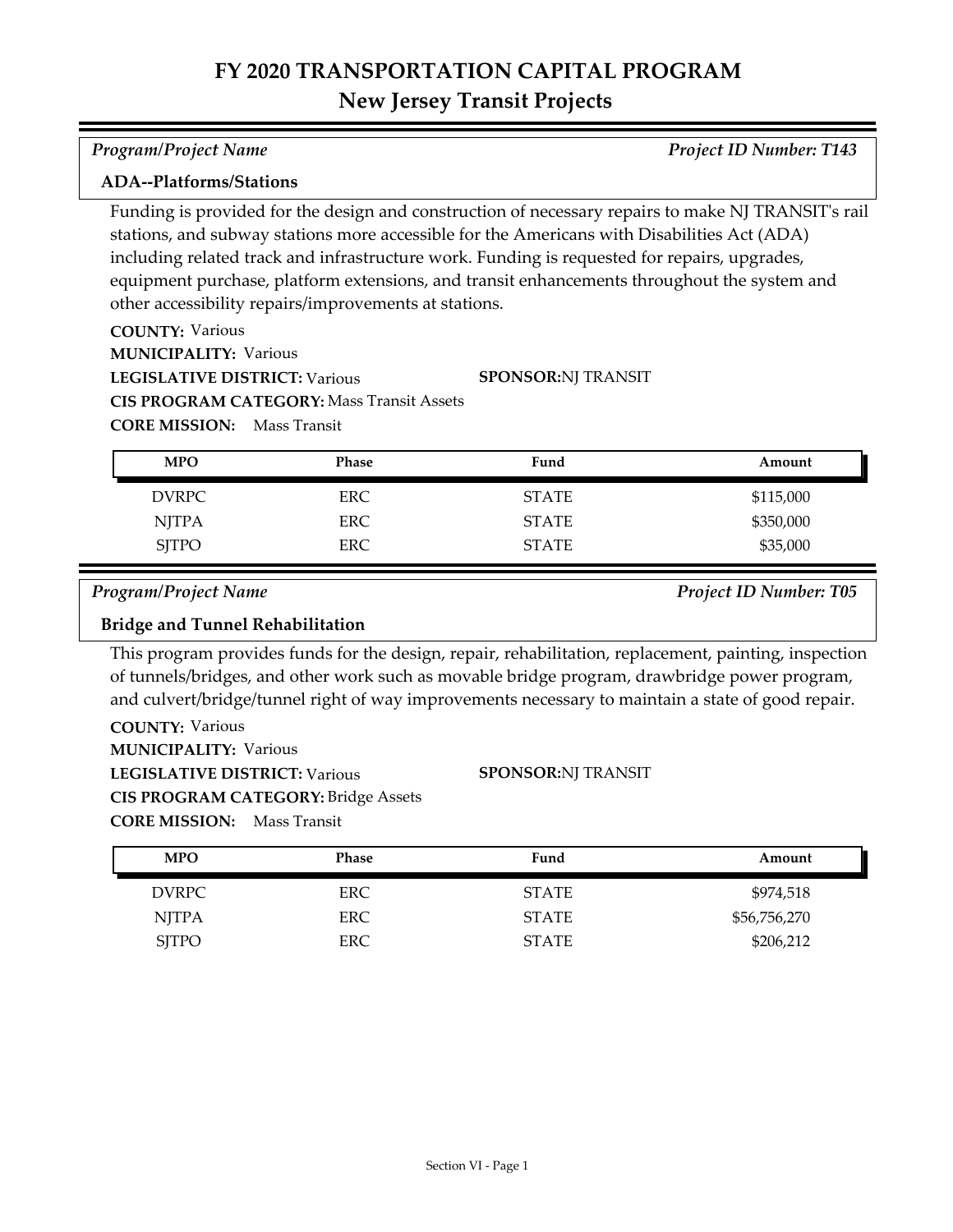*Program/Project Name Project ID Number: T111*

#### **Bus Acquisition Program**

This program provides funds for replacement of transit, commuter, access link, and suburban buses for NJ TRANSIT as they reach the end of their useful life as well as the purchase of additional buses to meet service demands. Federal lease payments are provided for 1371 Cruiser buses. Pay-asyou-go funding is provided for over 2300 buses replacements over the next 10-years including but not limited to cruiser buses, NABI buses, and articulated buses. Toll Credit will be used as the nonfederal match. An explanation of toll credit can be found in the Introduction Section of the STIP.

**COUNTY:** Various

**MUNICIPALITY: Various** 

**LEGISLATIVE DISTRICT:** Various

**CIS PROGRAM CATEGORY:** Mass Transit Assets

**CORE MISSION:** Mass Transit

| <b>MPO</b>   | Phase | Fund         | Amount       |
|--------------|-------|--------------|--------------|
| DVRPC        | CAP   | <b>STATE</b> | \$27,773,461 |
| <b>NJTPA</b> | CAP   | <b>STATE</b> | \$84,527,926 |
| <b>SJTPO</b> | CAP   | <b>STATE</b> | \$8,452,792  |

**SPONSOR:** NJ TRANSIT

*Program/Project Name Project ID Number: T06*

### **Bus Passenger Facilities/Park and Ride**

This program provides funds for the bus park and ride program, improvements to bus passenger facilities and the purchase and installation of bus stop signs and shelters systemwide.

This program also involves the construction of an improved vehicular ground transportation facility at Frank R. Lautenberg (FRL) Station in Secaucus, NJ. Pedestrian connections to the rail terminal and signage improvements within and outside of the station are also included as part of this project.

This project is funded under the provisions of Section 13 of P.L. 1995, c.108.

| <b>MPO</b>   | <b>Phase</b> | Fund         | Amount    |
|--------------|--------------|--------------|-----------|
| <b>DVRPC</b> | ERC          | <b>STATE</b> | \$184,000 |
| <b>NJTPA</b> | <b>ERC</b>   | <b>STATE</b> | \$560,000 |
| <b>SJTPO</b> | <b>ERC</b>   | <b>STATE</b> | \$56,000  |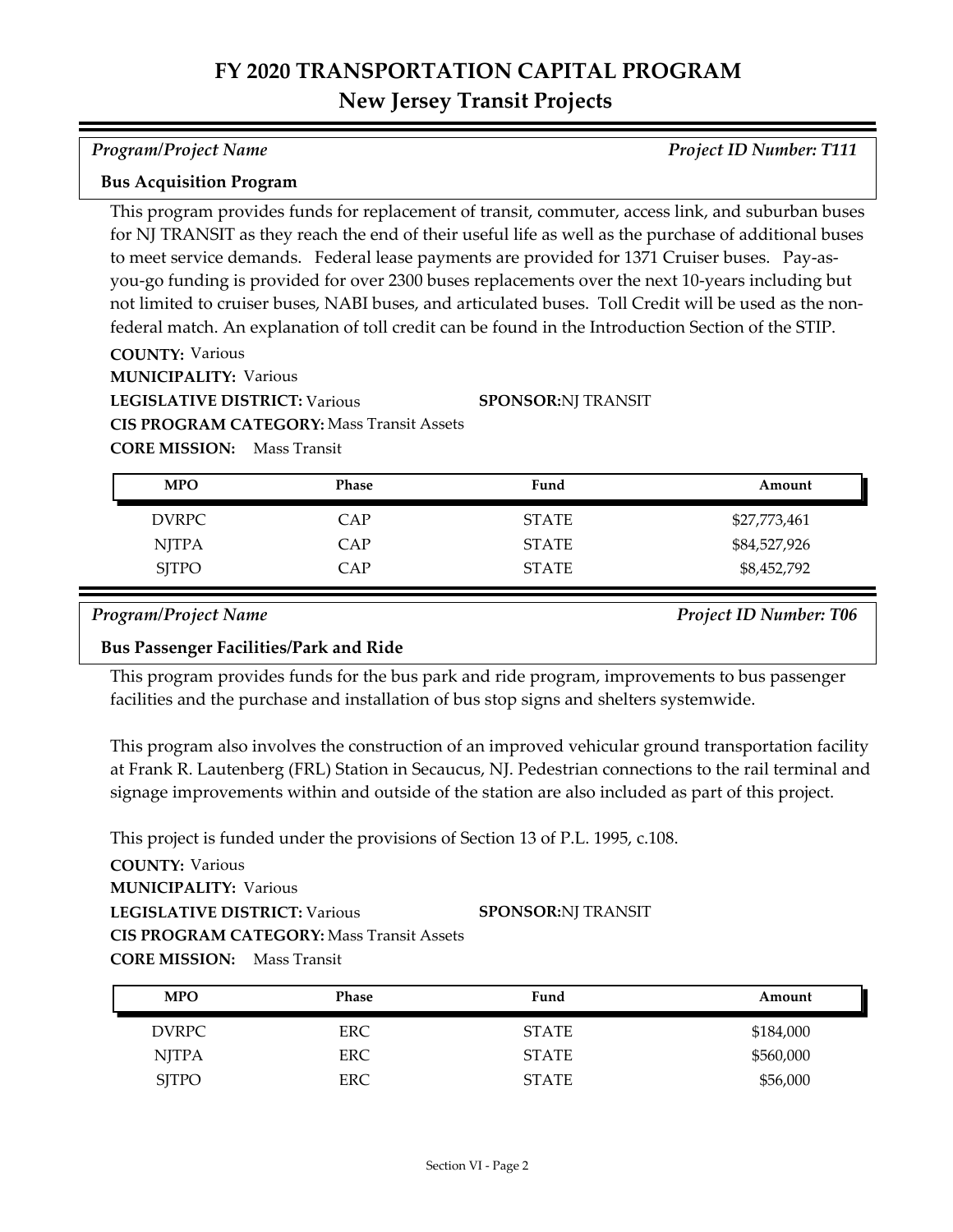|                                                                                | This program provides funds to maintain NJ TRANSIT's bus fleet including but not limited to, bus     |
|--------------------------------------------------------------------------------|------------------------------------------------------------------------------------------------------|
|                                                                                | tires, engines and transmissions and other parts, support vehicles\equipment (for bus operations),   |
|                                                                                | maintenance equipment, and bus mid-life overhaul needs. Also included is midlife rehabilitation of   |
|                                                                                | bus facilities, other capital improvements to various support facilities and bus mid-life overhauls. |
| Garage.                                                                        | This program also involves the replacement of two CNG Compressor filling stations at Howell          |
| This project is funded under the provisions of Section 13 of P.L. 1995, c.108. |                                                                                                      |
| <b>COUNTY: Various</b>                                                         |                                                                                                      |
| <b>MUNICIPALITY: Various</b>                                                   |                                                                                                      |
| <b>LEGISLATIVE DISTRICT: Various</b>                                           | <b>SPONSOR:NJ TRANSIT</b>                                                                            |
| <b>CIS PROGRAM CATEGORY: Mass Transit Assets</b>                               |                                                                                                      |

**CORE MISSION:** Mass Transit

**Bus Support Facilities and Equipment**

| <b>MPO</b>   | Phase      | Fund             | Amount       |
|--------------|------------|------------------|--------------|
| <b>DVRPC</b> | ERC-       | <b>STATE</b>     | \$1,133,900  |
| <b>NJTPA</b> | ERC.       | <b>SECT 5339</b> | \$12,540,000 |
| <b>NJTPA</b> | ERC.       | <b>STATE</b>     | \$3,451,000  |
| <b>SJTPO</b> | <b>ERC</b> | <b>STATE</b>     | \$345,100    |

#### *Program/Project Name Project ID Number: T302*

#### **Camden-Glassboro Light Rail Line**

Funding is for the design, construction and other necessary initiatives or items to complete the proposed Camden-Glassboro Light Rail Line (GCL) project that would provide light rail passenger service to communities in Camden and Gloucester Counties along an existing freight rail line using diesel light rail vehicles. The proposed 18-mile alignment connects Glassboro and Camden along an active Conrail freight right-of-way.

## **COUNTY:** Various

**MUNICIPALITY: Various** 

### **LEGISLATIVE DISTRICT:** Various

### **SPONSOR:** NJ TRANSIT

**CIS PROGRAM CATEGORY:** Mass Transit Assets

**CORE MISSION:** Mass Transit

| <b>MPO</b>   | Phase | Fund             | Amount      |
|--------------|-------|------------------|-------------|
| <b>DVRPC</b> | ERC   | rт<br>ΓΔΤΕ<br>L. | \$2,000,000 |

### *Program/Project Name Project ID Number: T08*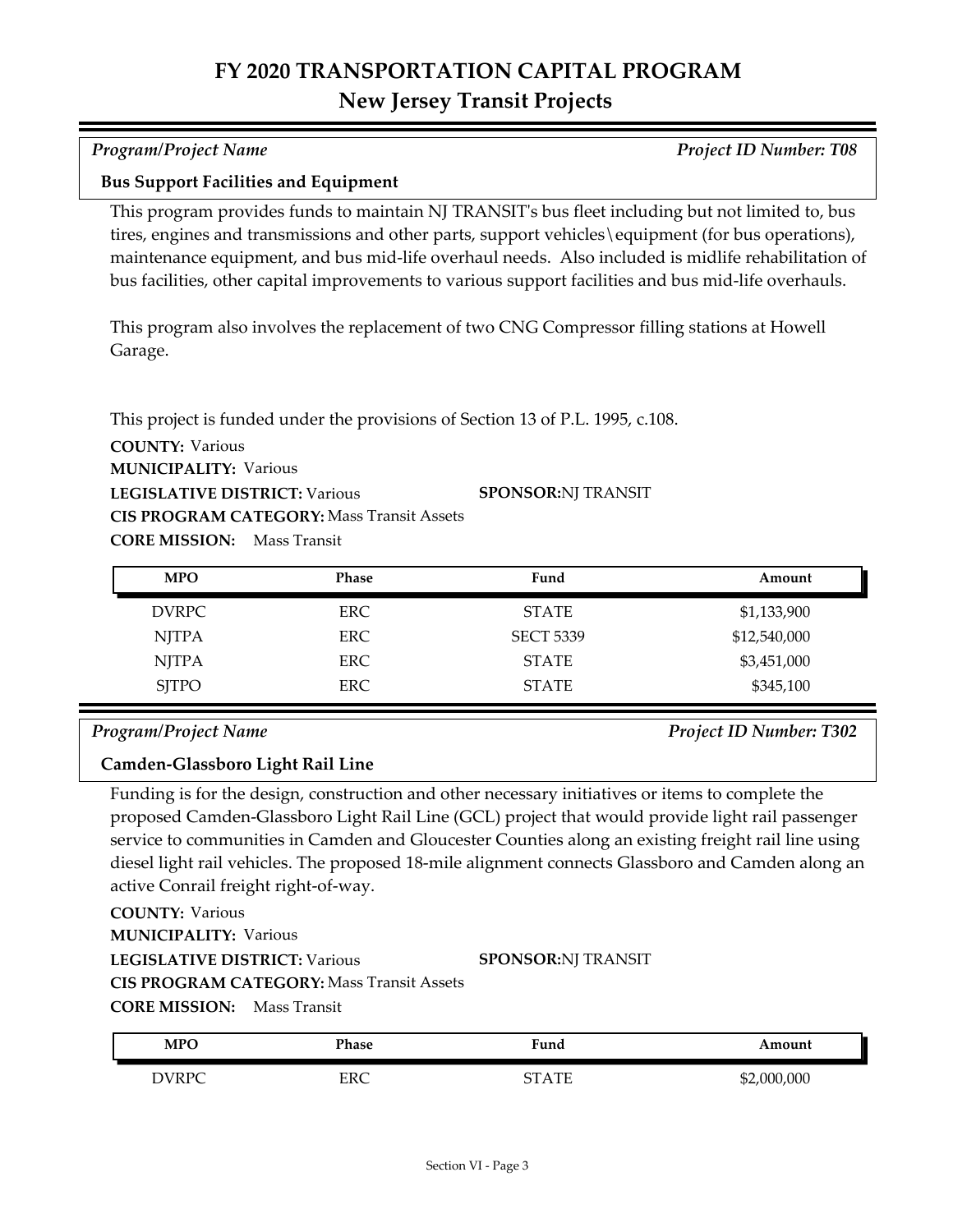## **FY 2020 TRANSPORTATION CAPITAL PROGRAM**

### **New Jersey Transit Projects**

| <b>Program/Project Name</b>                                       |              | <b>Project ID Number: T68</b>                                                         |              |  |
|-------------------------------------------------------------------|--------------|---------------------------------------------------------------------------------------|--------------|--|
| <b>Capital Program Implementation</b>                             |              |                                                                                       |              |  |
|                                                                   |              | Funding is provided for capital project management activities associated with capital |              |  |
|                                                                   |              | program/project delivery including procurement and DBE/SBE activities.                |              |  |
| <b>COUNTY: Various</b>                                            |              |                                                                                       |              |  |
| <b>MUNICIPALITY: Various</b>                                      |              |                                                                                       |              |  |
| <b>SPONSOR:NJ TRANSIT</b><br><b>LEGISLATIVE DISTRICT: Various</b> |              |                                                                                       |              |  |
| <b>CIS PROGRAM CATEGORY: Mass Transit Assets</b>                  |              |                                                                                       |              |  |
| <b>CORE MISSION:</b>                                              | Mass Transit |                                                                                       |              |  |
| <b>MPO</b>                                                        | Phase        | Fund                                                                                  | Amount       |  |
|                                                                   |              |                                                                                       |              |  |
| <b>DVRPC</b>                                                      | <b>ERC</b>   | <b>STATE</b>                                                                          | \$4,938,100  |  |
| <b>NJTPA</b>                                                      | ERC.         | <b>STATE</b>                                                                          | \$15,029,000 |  |
| <b>SITPO</b>                                                      | ERC          | <b>STATE</b>                                                                          | \$1,502,900  |  |

*Program/Project Name Project ID Number: T515*

### **Casino Revenue Fund**

State law provides 8.5% of the Casino Tax Fund to be appropriated for transportation services for senior and disabled persons. This element also supports capital improvements that benefit the senior and disabled populations. The law provides 85% of these funds to be made available to the counties through NJ TRANSIT for capital, operating, and administrative expenses for the provision of locally coordinated para-transit services. The amount each county receives is determined by utilizing an allocation formula based on the number of residents 60 years of age and over as reflected in the most recent U.S. Census Report.

This project is funded under the provisions of Section 13 of P.L. 1995, c.108.

| <b>MPO</b>   | Phase | Fund                  | Amount       |
|--------------|-------|-----------------------|--------------|
| DVRPC        | CAP   | <b>CASINO REVENUE</b> | \$4,256,840  |
| <b>NITPA</b> | CAP   | <b>CASINO REVENUE</b> | \$12,955,600 |
| <b>SITPO</b> | CAP   | <b>CASINO REVENUE</b> | \$1,295,560  |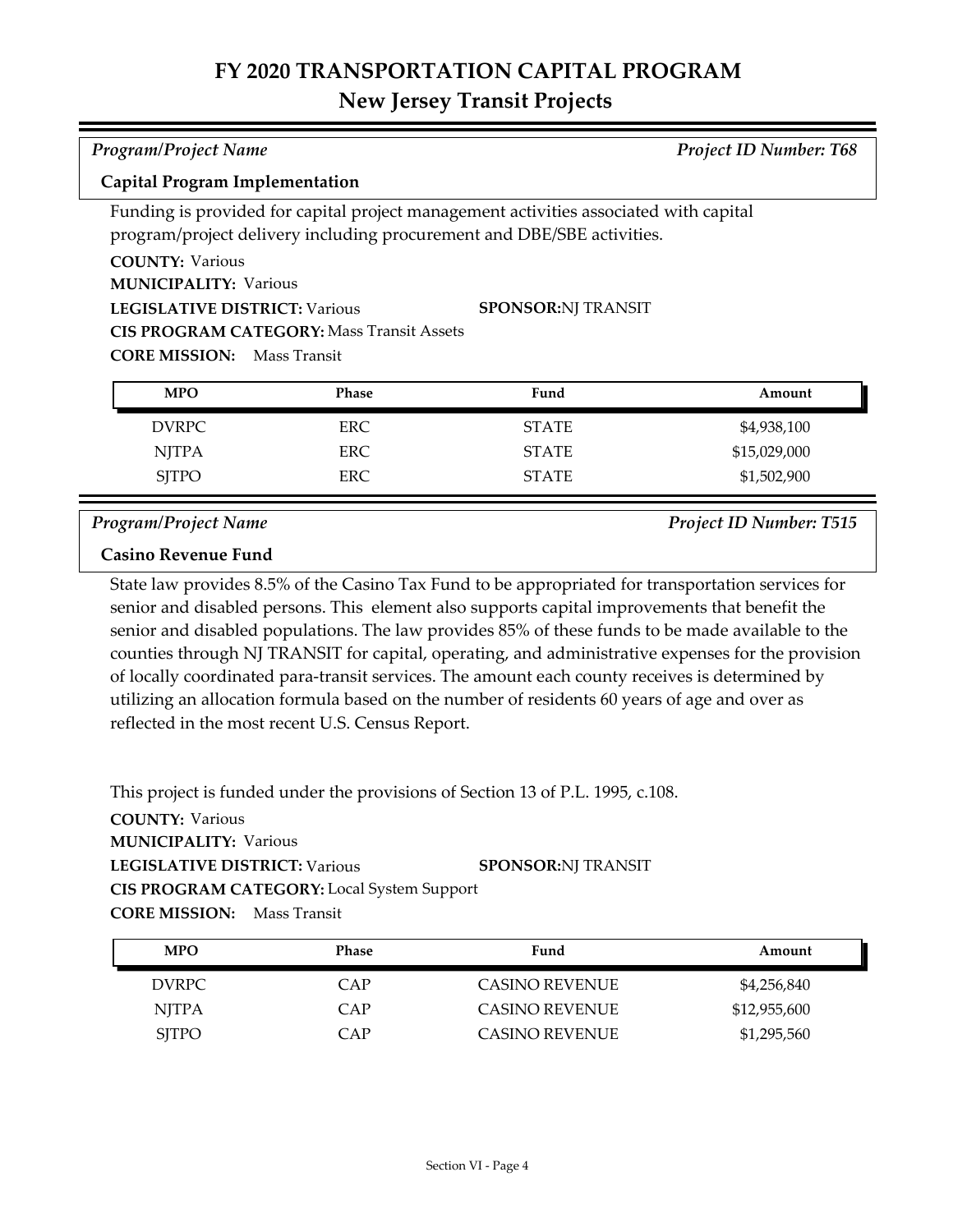| Program/Project Name<br>Project ID Number: T170                                                                                                                                                                  |              |                                                                                                                                                                                                          |        |  |
|------------------------------------------------------------------------------------------------------------------------------------------------------------------------------------------------------------------|--------------|----------------------------------------------------------------------------------------------------------------------------------------------------------------------------------------------------------|--------|--|
| <b>Cumberland County Bus Program</b>                                                                                                                                                                             |              |                                                                                                                                                                                                          |        |  |
| This program provides funds for capital and operating assistance for Cumberland County USA,<br>including purchase of buses, minivans, support equipment, facility improvements and capital<br>maintenance costs. |              |                                                                                                                                                                                                          |        |  |
| Introduction Section of the STIP.                                                                                                                                                                                |              | Toll Credit will be used as the non-federal match. An explanation of toll credit can be found in the                                                                                                     |        |  |
|                                                                                                                                                                                                                  |              | This project is funded under the provisions of Section 13 of P.L. 1995, c.108.                                                                                                                           |        |  |
| <b>COUNTY: Cumberland</b>                                                                                                                                                                                        |              |                                                                                                                                                                                                          |        |  |
| <b>MUNICIPALITY: Various</b>                                                                                                                                                                                     |              |                                                                                                                                                                                                          |        |  |
| <b>LEGISLATIVE DISTRICT: Various</b>                                                                                                                                                                             |              | <b>SPONSOR:NJ TRANSIT</b>                                                                                                                                                                                |        |  |
| CIS PROGRAM CATEGORY: Local System Support                                                                                                                                                                       |              |                                                                                                                                                                                                          |        |  |
| <b>CORE MISSION:</b>                                                                                                                                                                                             | Mass Transit |                                                                                                                                                                                                          |        |  |
| <b>MPO</b>                                                                                                                                                                                                       | Phase        | Fund                                                                                                                                                                                                     | Amount |  |
| <b>SJTPO</b><br>CAP<br><b>SECT 5307</b><br>\$1,020,000                                                                                                                                                           |              |                                                                                                                                                                                                          |        |  |
| <b>Program/Project Name</b><br>Project ID Number: T16                                                                                                                                                            |              |                                                                                                                                                                                                          |        |  |
| <b>Environmental Compliance</b>                                                                                                                                                                                  |              |                                                                                                                                                                                                          |        |  |
|                                                                                                                                                                                                                  |              | Funding is provided for compliance with environmental regulations at both bus and rail facilities<br>includes but is not limited to replacement of leaking fuel tanks, clean-up of contaminated soil and |        |  |

icludes but is not limited to replacement of leaking fuel tanks, clean-up of contaminated soil and ground water, oil/water separators, asbestos removal, and fueling station improvements at various facilities.

This project is funded under the provisions of Section 13 of P.L. 1995, c.108.

| <b>MPO</b>   | <b>Phase</b> | Fund         | Amount      |
|--------------|--------------|--------------|-------------|
| <b>DVRPC</b> | ERC          | <b>STATE</b> | \$690,000   |
| NJTPA        | <b>ERC</b>   | <b>STATE</b> | \$2,100,000 |
| <b>SJTPO</b> | ERC          | <b>STATE</b> | \$210,000   |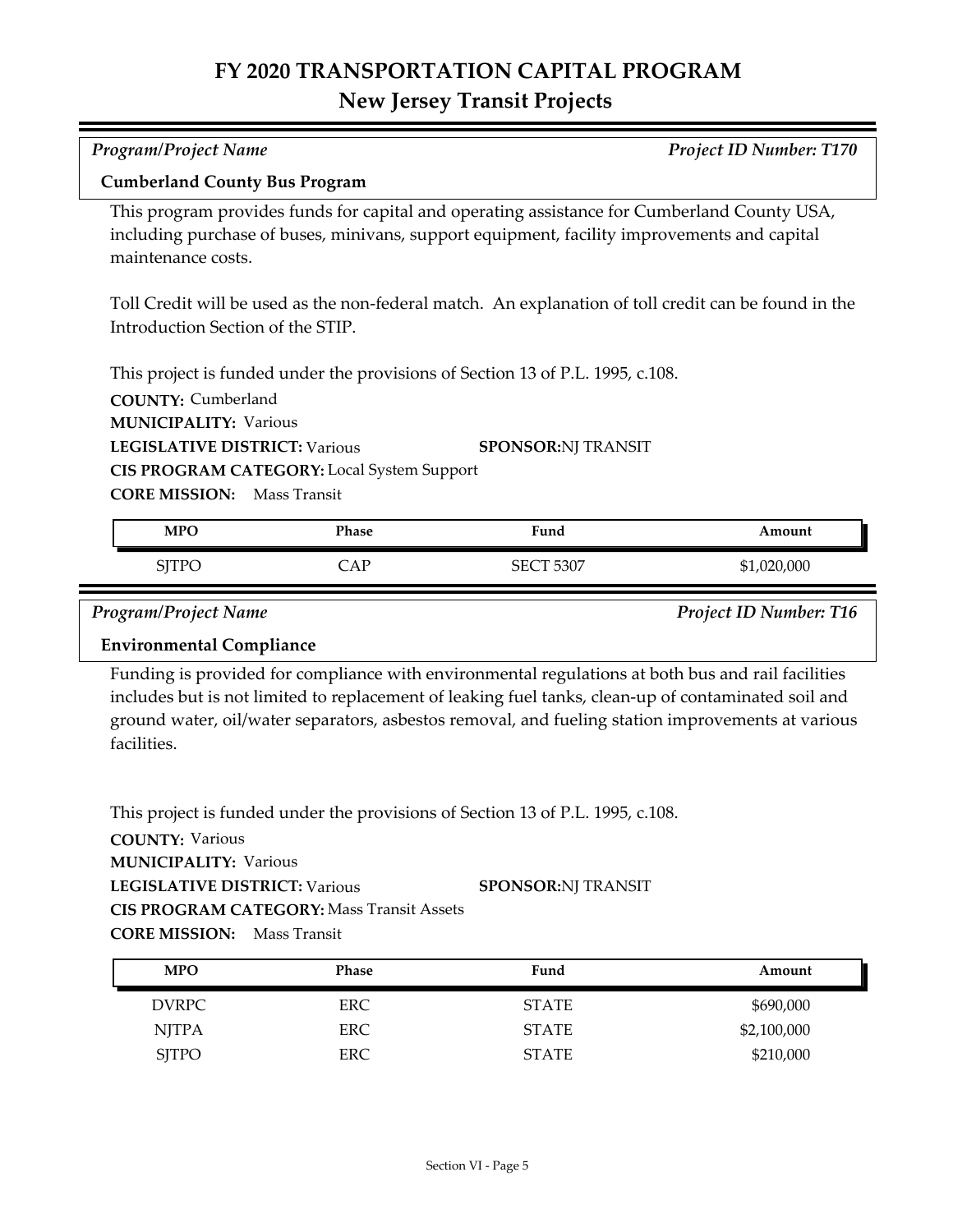#### *Program/Project Name Project ID Number: T700*

#### **Ferry Program**

This program provides funding for the Ferry Program. This program includes federal dollars allocated from the Passenger Ferry Grant Program (Ferry Program), as authorized, under 49 U.S.C. 5307 (Section 5307).

Funding will be used to improve the state of good repair of the ferry fleet by retrofitting the power and propulsion systems of commuter ferry vessels to provide more efficient operation. This project will allow for improved ferry service for approximately 30,000 daily passengers travelling between the New York-New Jersey metropolitan region.

**COUNTY:** Various

**MUNICIPALITY: Various** 

**LEGISLATIVE DISTRICT:** Various

**CIS PROGRAM CATEGORY:** Mass Transit Assets

**SPONSOR:** NJ TRANSIT

**CORE MISSION:** Mass Transit

| <b>MPO</b>   | Phase | Fund         | Amount      |
|--------------|-------|--------------|-------------|
| <b>NJTPA</b> | ERC   | <b>STATE</b> | \$6,499,675 |

*Program/Project Name Project ID Number: T43*

### **High Speed Track Program**

Funding is provided for an annual program of high speed track rehabilitation including high speed surfacing, system wide replacement of life-expired ties and other rail improvements, right-of-way fencing, equipment necessary to maintain a state of good and safe repair, purchase of long lead-time materials for next construction season, maintenance-of-way work equipment, interlocking improvements, passing sidings, other improvements, materials and services as necessary to support the program. Toll Credit will be used as the non-federal match. An explanation of toll credit can be found in the introduction section of the STIP.

### **COUNTY:** Various

**MUNICIPALITY: Various** 

**LEGISLATIVE DISTRICT:** Various

**SPONSOR:** NJ TRANSIT

**CIS PROGRAM CATEGORY:** Mass Transit Assets

| <b>MPO</b>   | <b>Phase</b> | Fund         | Amount    |
|--------------|--------------|--------------|-----------|
| DVRPC        | ERC.         | <b>STATE</b> | \$58,600  |
| NJTPA        | ERC.         | <b>STATE</b> | \$929,000 |
| <b>SJTPO</b> | ERC          | <b>STATE</b> | \$12,400  |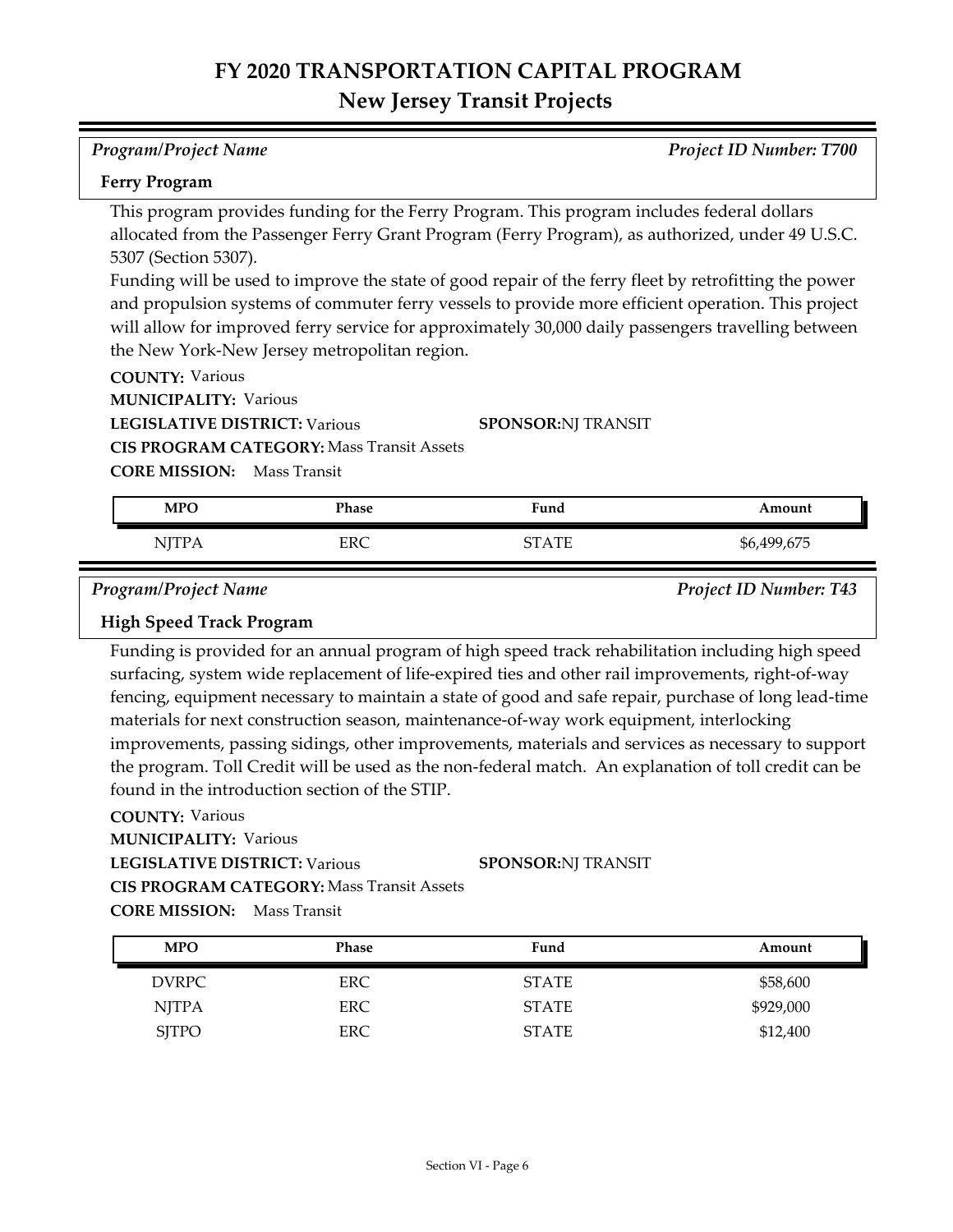| <b>Program/Project Name</b>                      |            |                                                                                                      | <b>Project ID Number: T87</b> |
|--------------------------------------------------|------------|------------------------------------------------------------------------------------------------------|-------------------------------|
| Hudson-Bergen and Newark LRT System              |            |                                                                                                      |                               |
|                                                  |            | Funding is provided for annual Hudson-Bergen Capital Asset Replacement improvements, and             |                               |
|                                                  |            | other improvements along the Hudson-Bergen Light Rail Line, including rolling stock                  |                               |
|                                                  |            | enhancements. Funding is provided for the Route 440 Extension Project is planned to provide          |                               |
|                                                  |            | convenient transit access for existing and future residents of the western waterfront area. The HBLR |                               |
|                                                  |            | Route 440 Extension project would extend the HBLR West Side Avenue Branch from its current           |                               |
|                                                  |            | terminus at West Side Avenue in Jersey city to a new terminus station on the west side of State      |                               |
| Route 440.                                       |            |                                                                                                      |                               |
| <b>COUNTY: Hudson</b>                            |            |                                                                                                      |                               |
| <b>MUNICIPALITY: Various</b>                     |            |                                                                                                      |                               |
| <b>LEGISLATIVE DISTRICT: 31</b>                  |            | <b>SPONSOR:NJ TRANSIT</b>                                                                            |                               |
| <b>CIS PROGRAM CATEGORY: Mass Transit Assets</b> |            |                                                                                                      |                               |
| <b>CORE MISSION:</b> Mass Transit                |            |                                                                                                      |                               |
| <b>MPO</b>                                       | Phase      | Fund                                                                                                 | Amount                        |
| <b>NJTPA</b>                                     | <b>ERC</b> | <b>STATE</b>                                                                                         | \$1,269,694                   |

*Program/Project Name Project ID Number: T301*

#### **Hudson-Bergen LRT Northern Extension**

Funding is for the design, engineering, construction to reintroduce rail service between Englewood in Bergen County and North Bergen in Hudson County to improve regional mobility, mitigate traffic congestion, and foster economic investment. The reintroduction of rail transit service in eastern Bergen County will mark a significant step forward for congestion relief on local and county roads burdened by daily commuter traffic. Eastern Bergen County residents are significantly oriented to jobs in New York City and the Hudson County waterfront and Northern Branch service will provide a mass transit alternative. The 10-mile corridor extends from North Bergen to Englewood using the existing CSX Northern Branch freight corridor. The project will connect to the HBLR system, which terminates at Tonnelle Avenue in North Bergen.

| <b>MPC</b>                   | <sup>p</sup> hase  | Fund<br>. .      | ⊾mount      |
|------------------------------|--------------------|------------------|-------------|
| TTTTL<br>N.<br>. .<br>$-111$ | EDC<br><b>LIVC</b> | <b>THE</b><br>∼⊤ | ,000<br>റററ |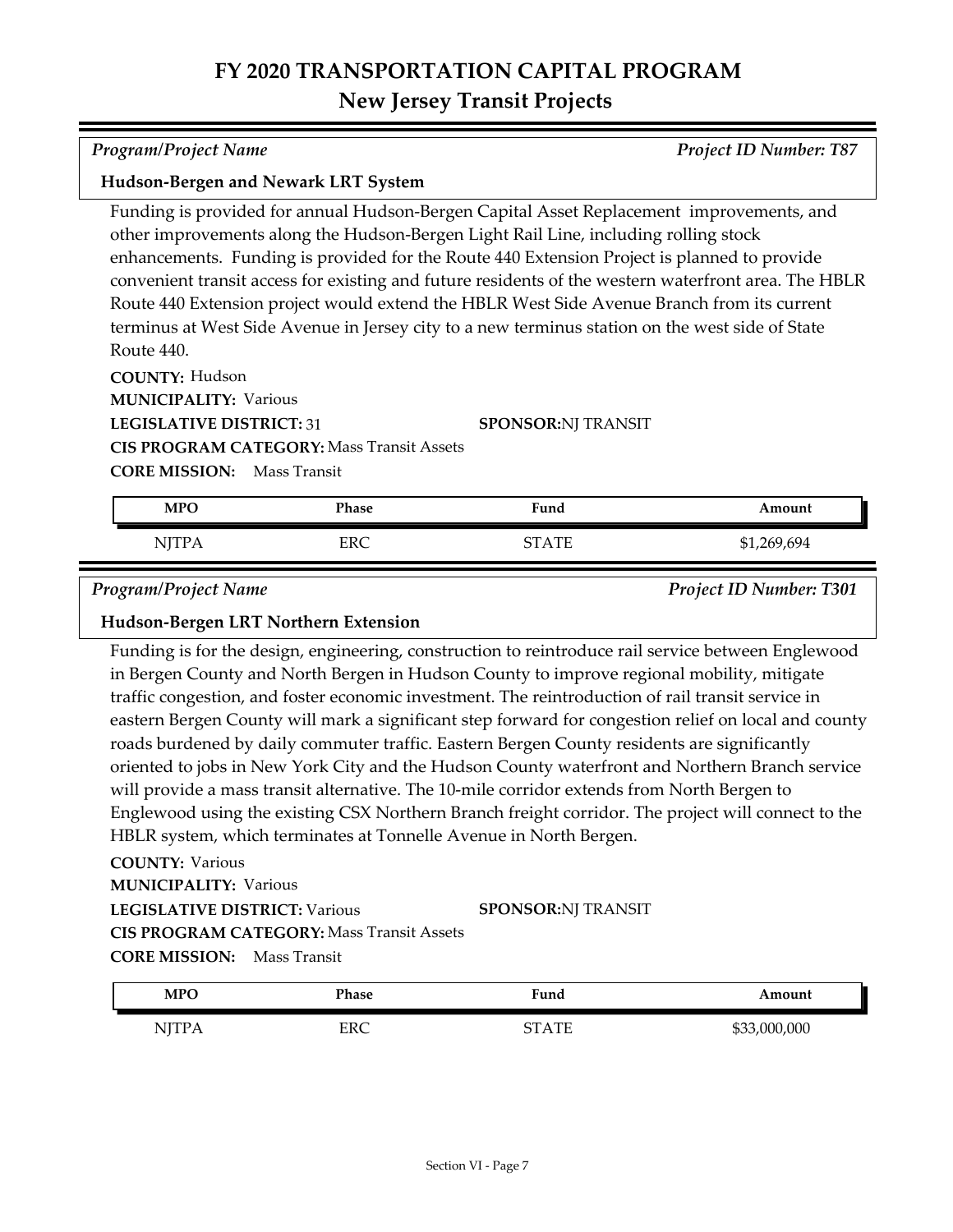#### *Program/Project Name Project ID Number: T20*

#### **Immediate Action Program**

Funding is provided for emergency project needs under the rail, bus, and headquarters programs; contract change orders; consultant agreement modifications; and other unanticipated work identified during the course of the year, thus allowing the agency to be responsive to emergency and unforeseen circumstances which arise unexpectedly.

**COUNTY:** Various **LEGISLATIVE DISTRICT:** Various **MUNICIPALITY: Various CORE MISSION:** Mass Transit This project is funded under the provisions of Section 13 of P.L. 1995, c.108. **CIS PROGRAM CATEGORY:** Mass Transit Assets**SPONSOR:** NJ TRANSIT

| <b>MPO</b>   | <b>Phase</b> | Fund         | Amount      |
|--------------|--------------|--------------|-------------|
| <b>DVRPC</b> | ERC.         | <b>STATE</b> | \$1,418,747 |
| <b>NITPA</b> | ERC.         | <b>STATE</b> | \$5,819,230 |
| <b>SJTPO</b> | ERC          | <b>STATE</b> | \$420,923   |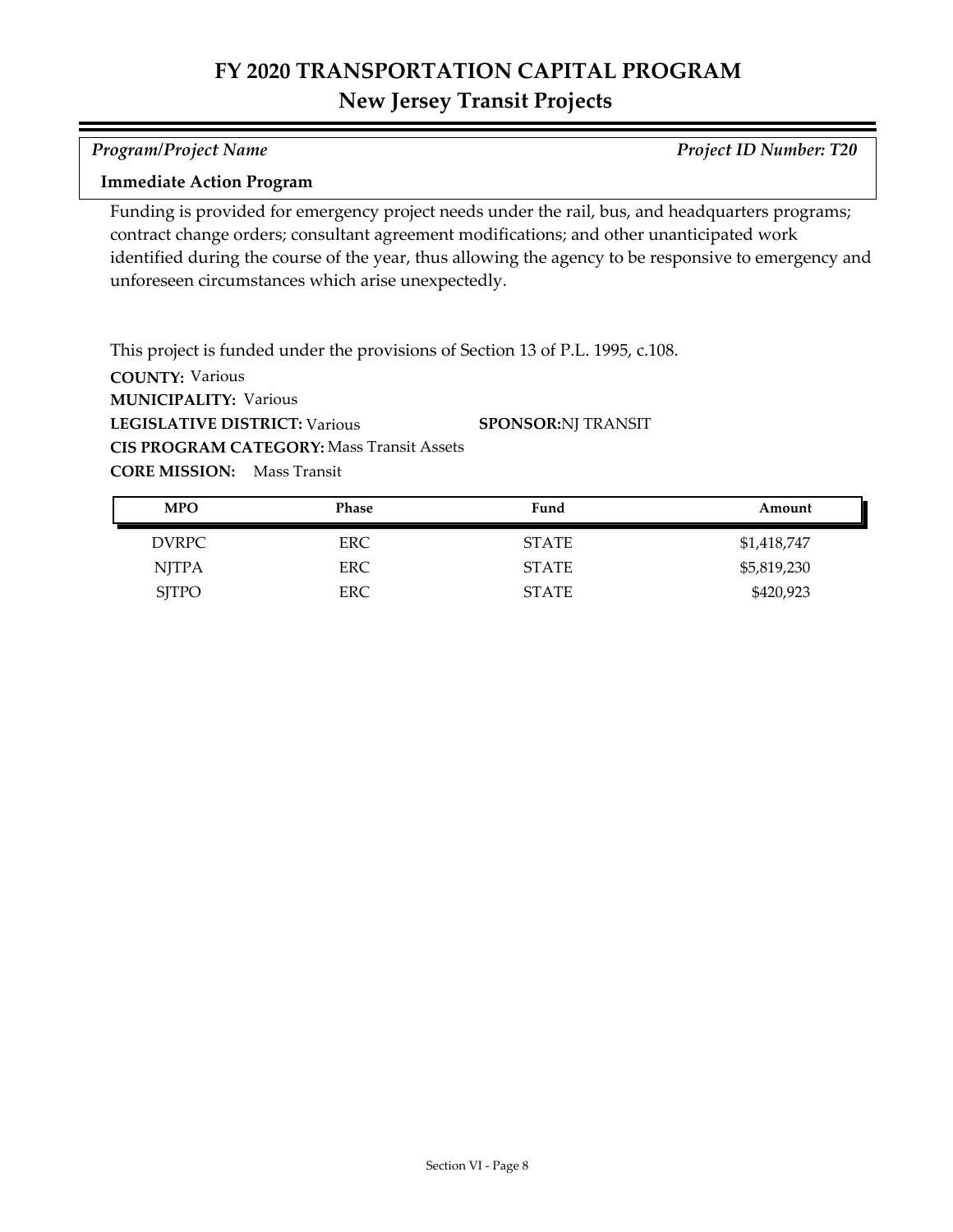*Program/Project Name Project ID Number: T535*

#### **Lackawanna Cutoff MOS Project**

Funding is provided for FY 2008 New Starts earmarks for the Lackawanna Cutoff Rail project, which will provide an 88-mile, single-track commuter rail line with passing sidings between Scranton, Pennsylvania and Port Morris, New Jersey where it will connect with NJ TRANSIT's Boonton/Morristown Line.

The total project cost of the 7.3 mile Lackawanna Cutoff MOS project is \$61.624 million.

Toll Credit will be used as the non-federal match. An explanation of toll credit can be found in the Introduction Section of the STIP.

This project is funded under the provisions of Section 13 of P.L. 1995, c.108.

**COUNTY:** Morris, Sussex, Warren **LEGISLATIVE DISTRICT:** 25 **MUNICIPALITY: Various CORE MISSION:** Mass Transit **CIS PROGRAM CATEGORY: Congestion Relief** 

**SPONSOR:** NJ TRANSIT

| <b>MPO</b>                    | Phase | Fund                                               | Amount      |
|-------------------------------|-------|----------------------------------------------------|-------------|
| NITP A<br>$1$ v $1$ 1 $1$ $1$ | ERC   | 5307<br>$\mathsf{S}\mathsf{E}\mathsf{C}\mathsf{T}$ | \$8,844,000 |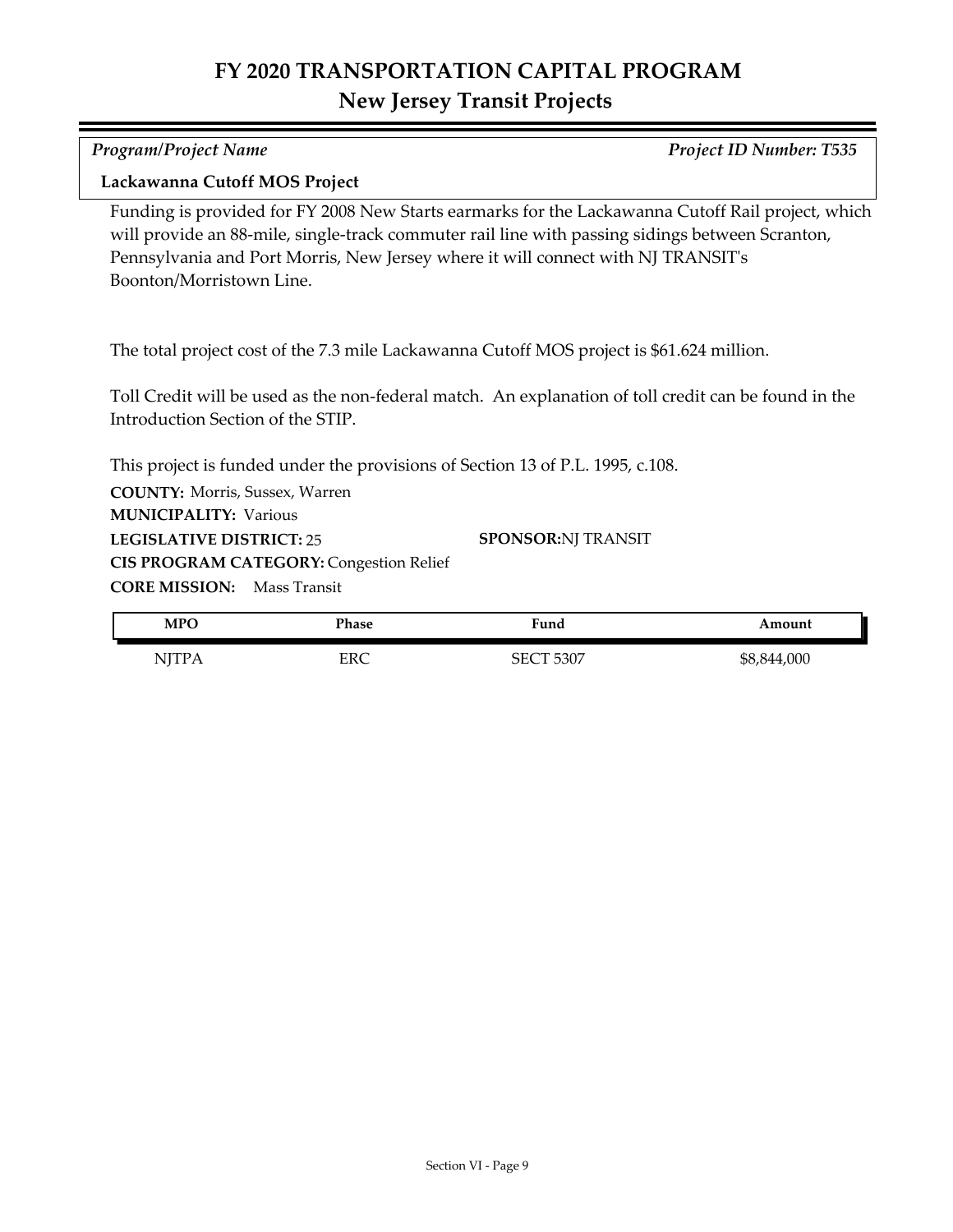| <b>Program/Project Name</b>                                |                                                  |                                                                                                                                                                                                                                                                                              | <b>Project ID Number: T95</b>                                                                        |
|------------------------------------------------------------|--------------------------------------------------|----------------------------------------------------------------------------------------------------------------------------------------------------------------------------------------------------------------------------------------------------------------------------------------------|------------------------------------------------------------------------------------------------------|
| <b>Light Rail Infrastructure Improvements</b>              |                                                  |                                                                                                                                                                                                                                                                                              |                                                                                                      |
| River Line capital asset replacement.                      |                                                  | Funding is provided for Light Rail improvements including, but not limited to, communication<br>systems upgrade, accessibility improvements, vehicle and facility improvements, and other<br>infrastructure rehabilitation improvements. Funding is also provided for NLR Infrastructure and |                                                                                                      |
|                                                            |                                                  |                                                                                                                                                                                                                                                                                              | Toll Credit will be used as the non-federal match. An explanation of toll credit can be found in the |
| Introduction Section of the STIP.                          |                                                  |                                                                                                                                                                                                                                                                                              |                                                                                                      |
| <b>COUNTY: Various</b><br><b>MUNICIPALITY: Newark City</b> |                                                  | This project is funded under the provisions of Section 13 of P.L. 1995, c.108.                                                                                                                                                                                                               |                                                                                                      |
| <b>LEGISLATIVE DISTRICT: 28</b>                            |                                                  | <b>SPONSOR:NJ TRANSIT</b>                                                                                                                                                                                                                                                                    |                                                                                                      |
| <b>CORE MISSION:</b> Mass Transit                          | <b>CIS PROGRAM CATEGORY: Mass Transit Assets</b> |                                                                                                                                                                                                                                                                                              |                                                                                                      |
| <b>MPO</b>                                                 | Phase                                            | Fund                                                                                                                                                                                                                                                                                         | Amount                                                                                               |
| <b>DVRPC</b>                                               | <b>ERC</b>                                       | <b>STATE</b>                                                                                                                                                                                                                                                                                 | \$2,000,000                                                                                          |
| <b>NJTPA</b>                                               | ERC                                              | <b>STATE</b>                                                                                                                                                                                                                                                                                 | \$15,675,000                                                                                         |

*Program/Project Name Project ID Number: T53E*

### **Locomotive Overhaul**

Funding is provided for the cyclic overhaul of locomotives based on manufacturer replacement standards to support the equipment through its useful life.

This project is funded under the provisions of Section 13 of P.L. 1995, c.108.

| <b>MPO</b>   | Phase | Fund         | Amount      |
|--------------|-------|--------------|-------------|
| DVRPC        | CAP   | <b>STATE</b> | \$445,535   |
| NJTPA        | CAP   | <b>STATE</b> | \$7,063,187 |
| <b>SJTPO</b> | CAP   | <b>STATE</b> | \$94,277    |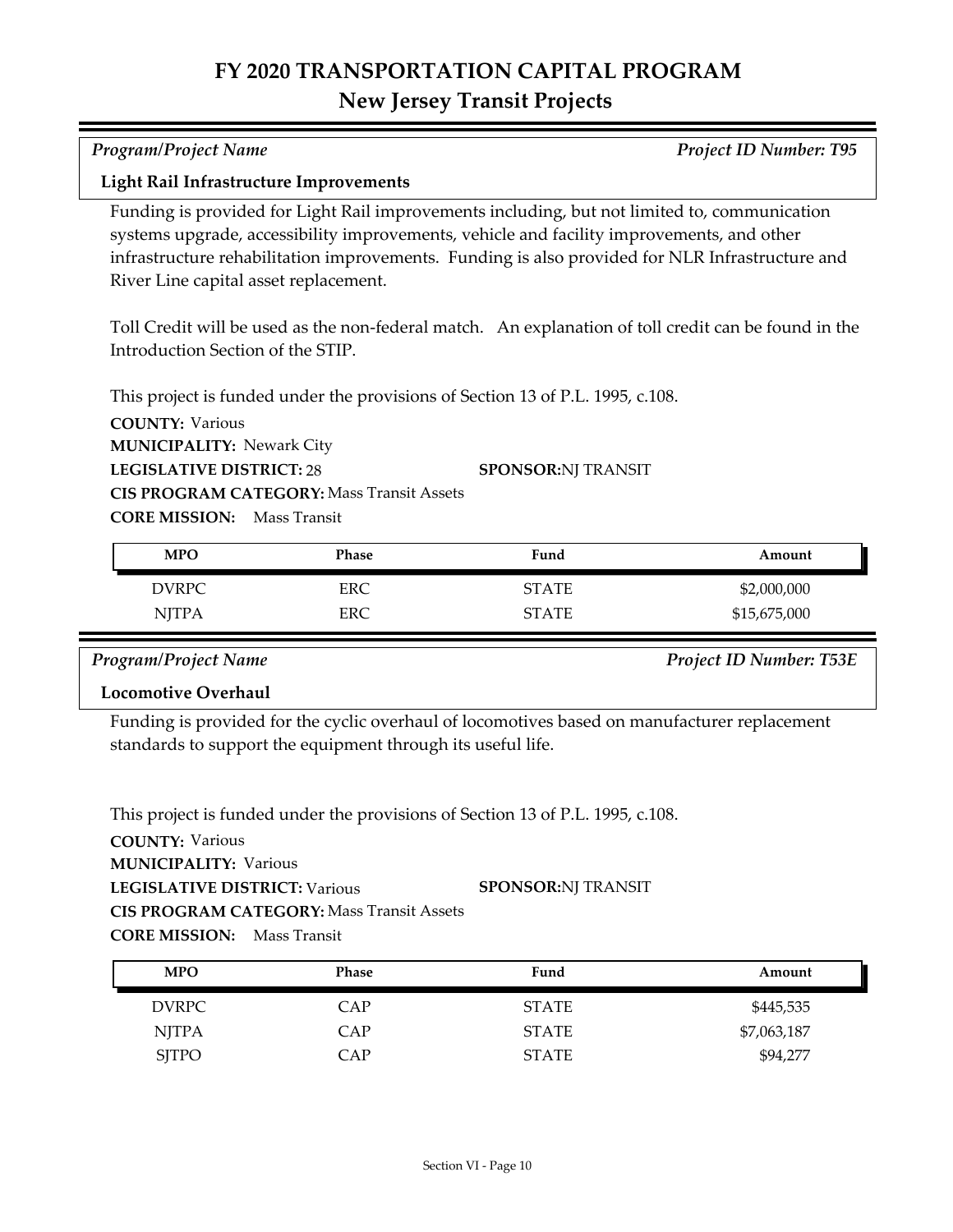*Program/Project Name Project ID Number: T122*

#### **Miscellaneous**

Funding is provided for the continuation of the mandated vital records program and other miscellaneous administrative expenses such as, but not limited to, match funds for special services grants and physical plant improvements incurred throughout the year. Funds support forensic accounting services in furtherance of the property insurance claim resulting from the damage caused by extreme weather events such as Superstorm Sandy. Funds also support project oversight/management for all day-to-day aspects of NJ TRANSIT projects.

**SPONSOR:** NJ TRANSIT

**COUNTY:** Various

**MUNICIPALITY: Various** 

**LEGISLATIVE DISTRICT:** Various

**CIS PROGRAM CATEGORY:** Mass Transit Assets

**CORE MISSION:** Mass Transit

| <b>MPO</b>   | <b>Phase</b> | Fund         | Amount      |
|--------------|--------------|--------------|-------------|
| DVRPC        | ERC.         | <b>STATE</b> | \$1,035,000 |
| <b>NJTPA</b> | ERC.         | <b>STATE</b> | \$3,150,000 |
| <b>SJTPO</b> | ERC.         | <b>STATE</b> | \$315,000   |

*Program/Project Name Project ID Number: T600*

#### **NEC Elizabeth Intermodal Station Improvements**

Funding is provided for the reconstruction of the passenger platforms and station building at Elizabeth Rail Station, including, but not limited to new elevators and stairs, ticket and operational office space, and retail space.

Toll Credit will be used as the non-federal match. An explanation of toll credit can be found in the introduction section of the STIP.

This project is funded under the provisions of Section 13 of P.L. 1995, c.108.

**COUNTY:** Union

**MUNICIPALITY: Elizabeth City** 

**LEGISLATIVE DISTRICT:** 20

**SPONSOR:** NJ TRANSIT

**CIS PROGRAM CATEGORY:** Mass Transit Assets

| <b>MPO</b>      | Phase    | $F$ una | Amount   |
|-----------------|----------|---------|----------|
| <b>* 4</b><br>. | EDC<br>ᅜ | 5330    | \$82,000 |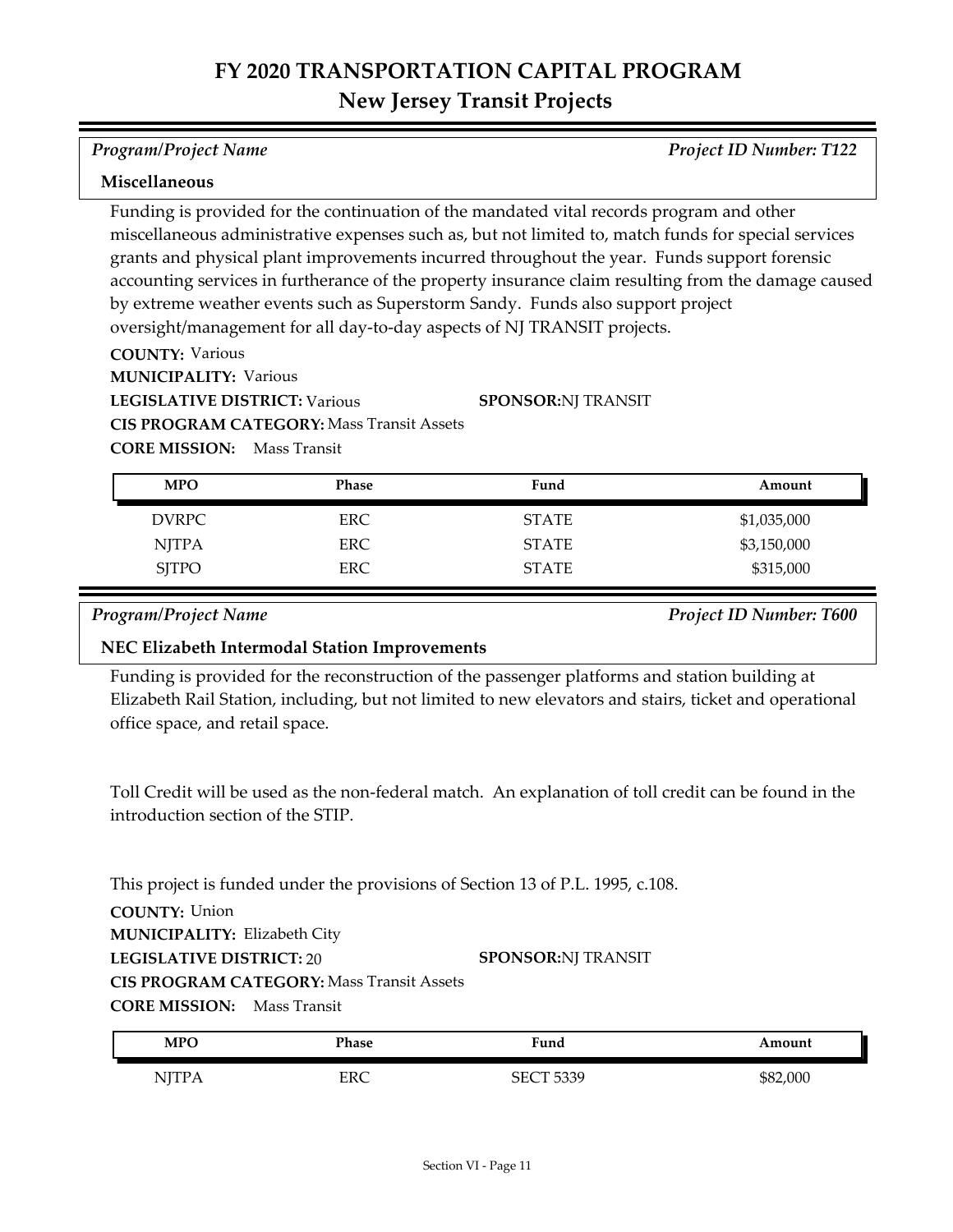*Program/Project Name Project ID Number: T44*

#### **NEC Improvements**

Funding is provided for improvements to the Northeast Corridor (NEC) to maintain state of good repair, increase capacity, and improve efficiency. Funding is provided for AMTRAK joint benefit projects and for NJ TRANSIT projects such as, Midline Loop in North Brunswick, New Jersey including associated track and station improvements; platform extensions; improvements at New York Penn Station; and yard improvements.

This project is funded under the provisions of Section 13 of P.L. 1995, c.108.

**COUNTY:** Various **LEGISLATIVE DISTRICT:** Various **MUNICIPALITY: Various CORE MISSION:** Mass Transit **CIS PROGRAM CATEGORY:** Mass Transit Assets **SPONSOR:** NJ TRANSIT

| <b>MPO</b>   | Phase | Fund             | Amount        |
|--------------|-------|------------------|---------------|
| <b>NITPA</b> | ERC.  | <b>SECT 5307</b> | \$19,710,000  |
| <b>NJTPA</b> | ERC.  | <b>SECT 5337</b> | \$22,850,000  |
| <b>NJTPA</b> | ERC.  | <b>STATE</b>     | \$116,981,000 |

*Program/Project Name Project ID Number: T55*

### **Other Rail Station/Terminal Improvements**

Funding is provided for the design, land acquisition and construction of various stations, platform extensions, parking and related facilities, and upgrades throughout the system including related track and rail infrastructure work. Also included are station and facility inspection and repair, customer service station bike locker installation - systemwide, and STARS Program.

This project is funded under the provisions of Section 13 of P.L. 1995, c.108.

| <b>MPO</b>   | Phase      | Fund         | Amount      |
|--------------|------------|--------------|-------------|
| <b>DVRPC</b> | ERC.       | <b>STATE</b> | \$516,266   |
| <b>NJTPA</b> | <b>ERC</b> | <b>STATE</b> | \$8,184,490 |
| <b>SJTPO</b> | ERC        | <b>STATE</b> | \$109,244   |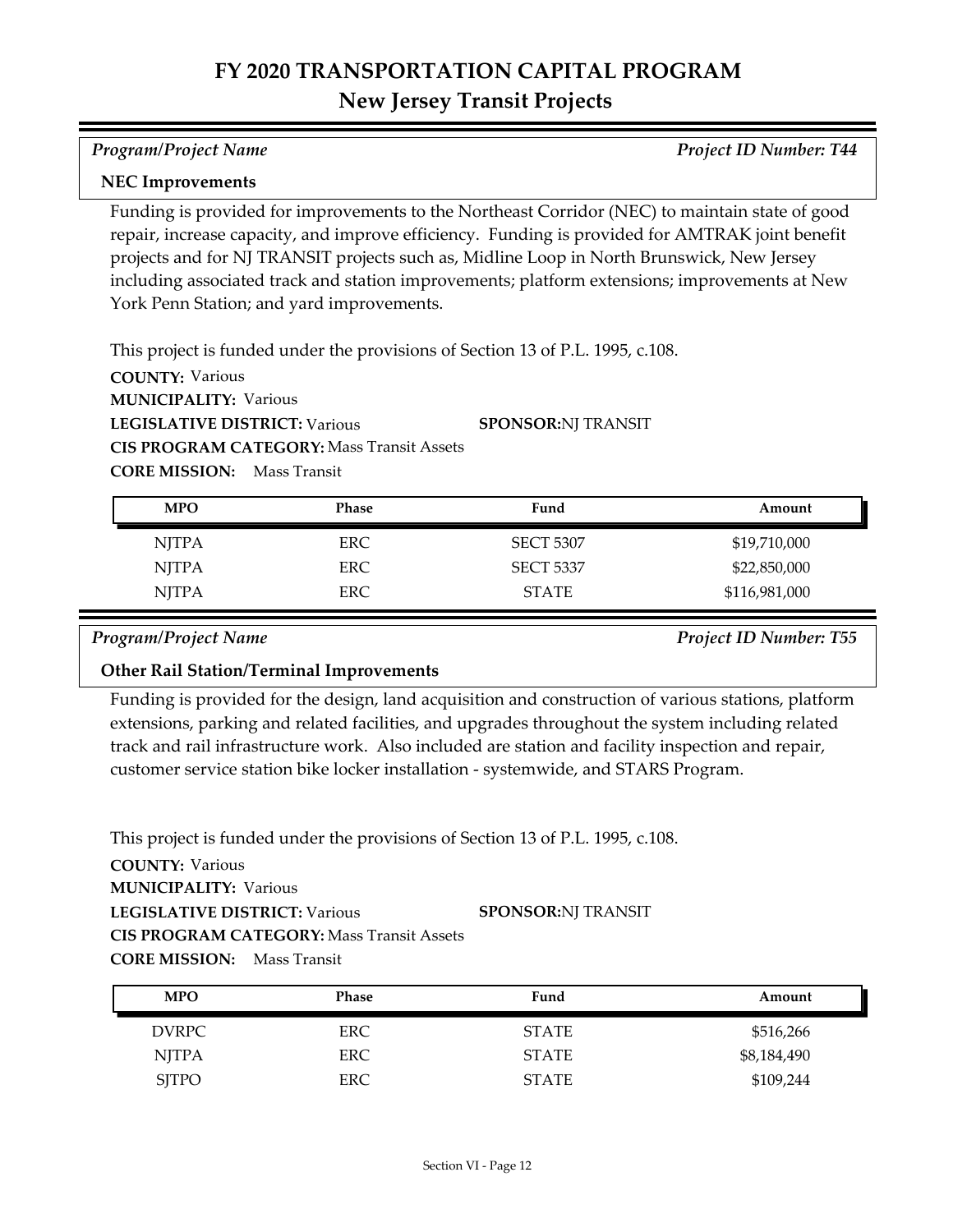*Program/Project Name Project ID Number: T121*

#### **Physical Plant**

Funding is provided for demolition of out-of-service facilities, energy conservation program, work environment improvements, replacement of antiquated administrative support equipment, purchase of material warehouse equipment, replacement of non-revenue vehicles, and other minor improvements to various bus/rail facilities.

**COUNTY:** Various **LEGISLATIVE DISTRICT:** Various **MUNICIPALITY: Various CORE MISSION:** Mass Transit This project is funded under the provisions of Section 13 of P.L. 1995, c.108. **CIS PROGRAM CATEGORY:** Transportation Support Facilities**SPONSOR:** NJ TRANSIT

| <b>MPO</b>   | <b>Phase</b> | Fund         | Amount      |
|--------------|--------------|--------------|-------------|
| <b>DVRPC</b> | ERC          | <b>STATE</b> | \$384,100   |
| <b>NJTPA</b> | ERC          | <b>STATE</b> | \$1,169,000 |
| <b>SJTPO</b> | ERC          | <b>STATE</b> | \$116,900   |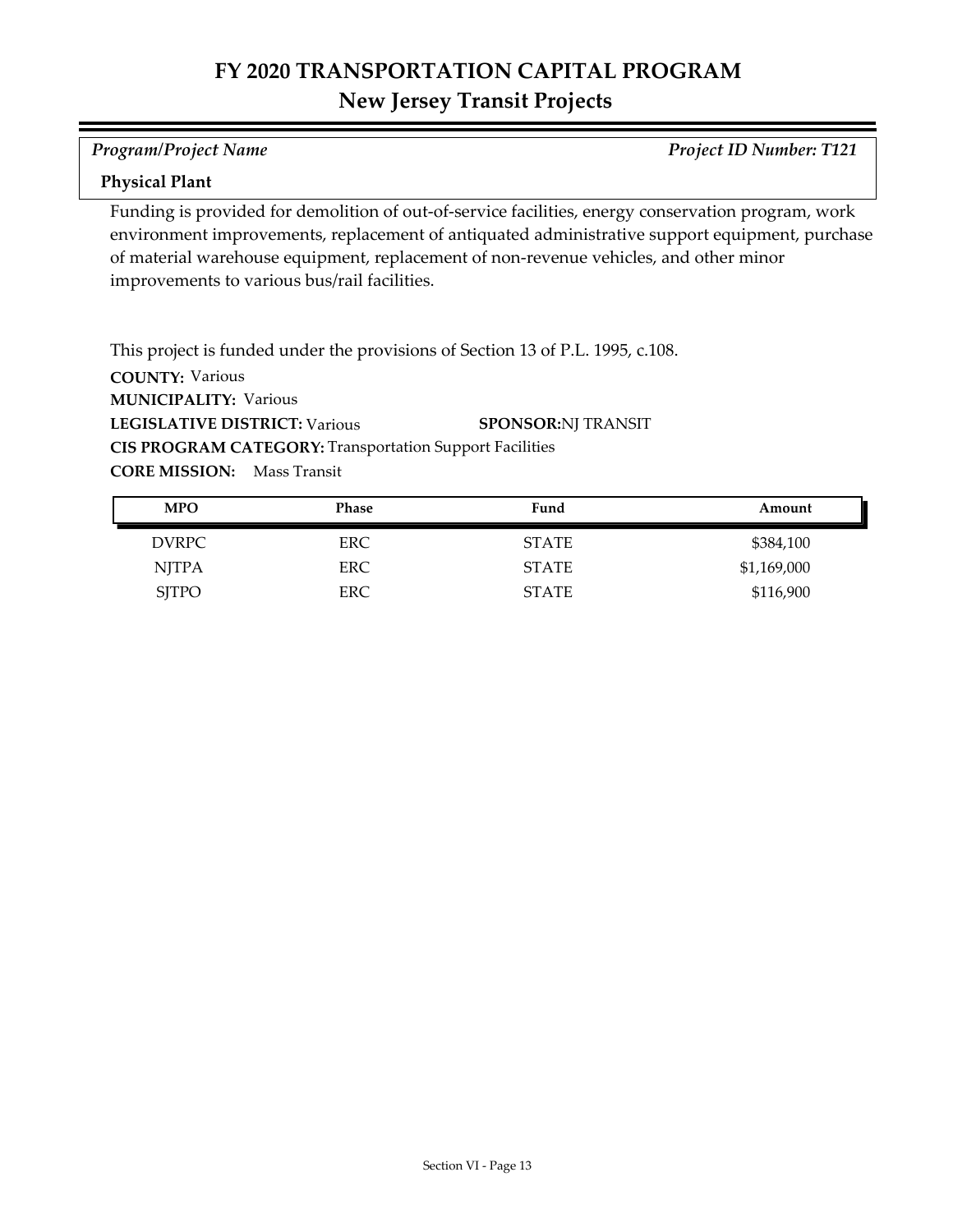*Program/Project Name Project ID Number: T538*

#### **Portal Bridge North**

Funding is for the design, engineering, construction and other necessary initiatives or items to complete the proposed replacement of the existing Portal North Bridge with a new high-level, two track, fixed structure bridge on a new rail alignment. The new bridge will be approximately 1,200 feet long and will have a clearance that accommodates current and forecasted maritime traffic, thereby eliminating the need for a movable span that interrupts rail operations and results in delays due to mechanical failures. This will improve reliability, allowing NJ TRANSIT to operate longer and higher capacity trains. Additionally, trains will be able to cross the bridge at 90 miles per hour, up from 60 miles per hour today.

This element provides funding to advance the Portal Bridge North including, but not limited to, annual EDA or other debt service payments that may be required. This funding is provided to support potential New Jersey State local contribution to the Portal North Bridge Project.

**COUNTY:** Various **LEGISLATIVE DISTRICT:** Various **MUNICIPALITY: Various CORE MISSION:** Mass Transit This project is funded under the provisions of Section 13 of P.L. 1995, c.108. **CIS PROGRAM CATEGORY:** Mass Transit Assets**SPONSOR:** NJ TRANSIT

| <b>MPO</b>   | Phase | Fund         | Amount       |
|--------------|-------|--------------|--------------|
| <b>NJTPA</b> | ERC   | OTHER        | \$25,000,000 |
| <b>NJTPA</b> | ERC   | <b>STATE</b> | \$26,493,250 |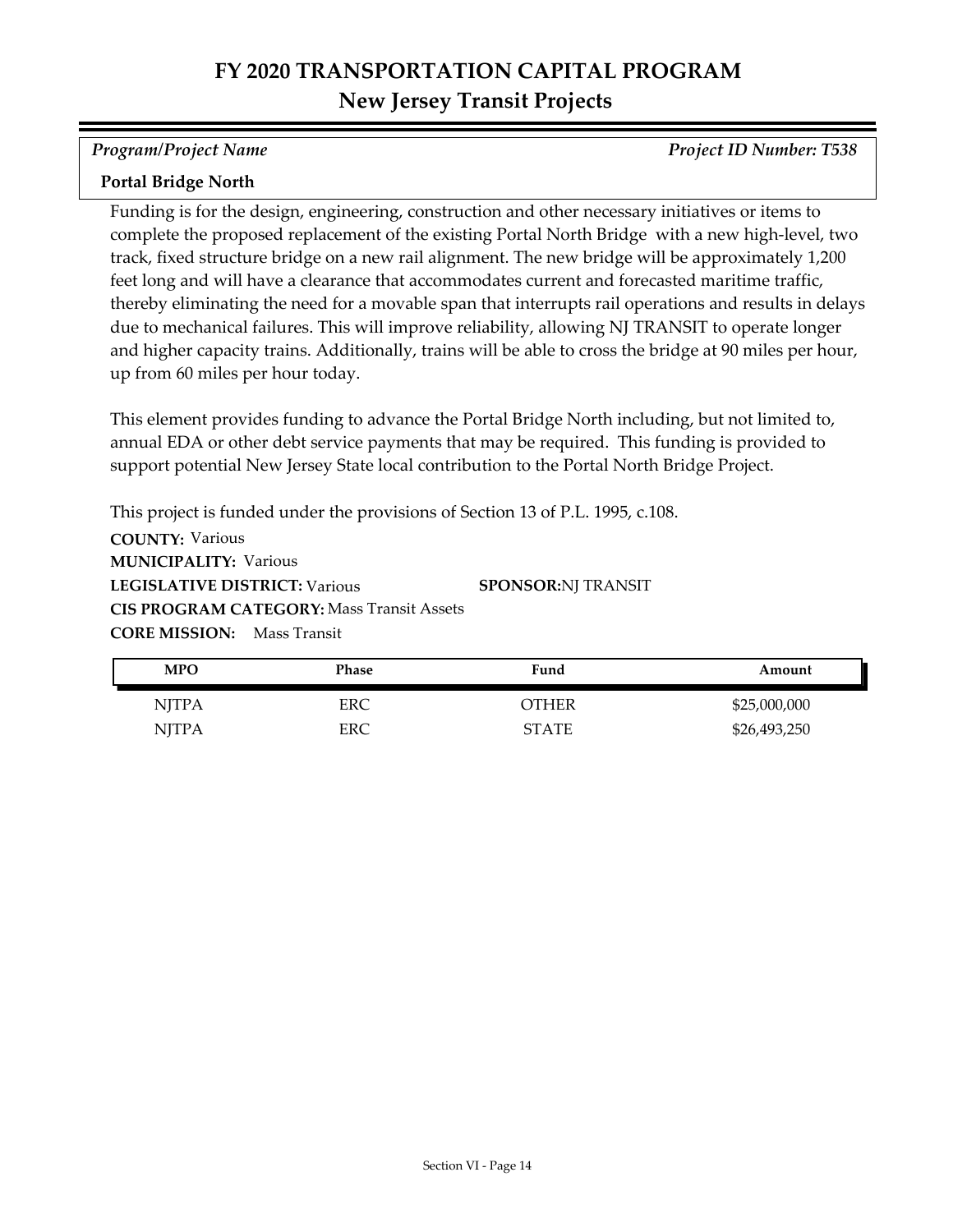| Program/Project Name                                                                              | <b>Project ID Number: T135</b> |
|---------------------------------------------------------------------------------------------------|--------------------------------|
| <b>Preventive Maintenance-Bus</b>                                                                 |                                |
| This program provides funding for the overhaul of buses including preventive maintenance costs in |                                |
| accordance with federal guidelines as defined in the National Transit Database Reporting Manual   |                                |
| and federal law.                                                                                  |                                |

Toll Credit will be used as the non-federal match. An explanation of toll credit can be found in the Introduction Section of the STIP. In addition, expenditures are for costs of projects in specific years only.

| <b>MPO</b>   | <b>Phase</b> | Fund             | Amount       |
|--------------|--------------|------------------|--------------|
| DVRPC        | CAP          | <b>SECT 5307</b> | \$25,918,700 |
| <b>NJTPA</b> | <b>CAP</b>   | <b>SECT 5307</b> | \$78,883,000 |
| <b>SITPO</b> | CAP          | <b>SECT 5307</b> | \$7,888,300  |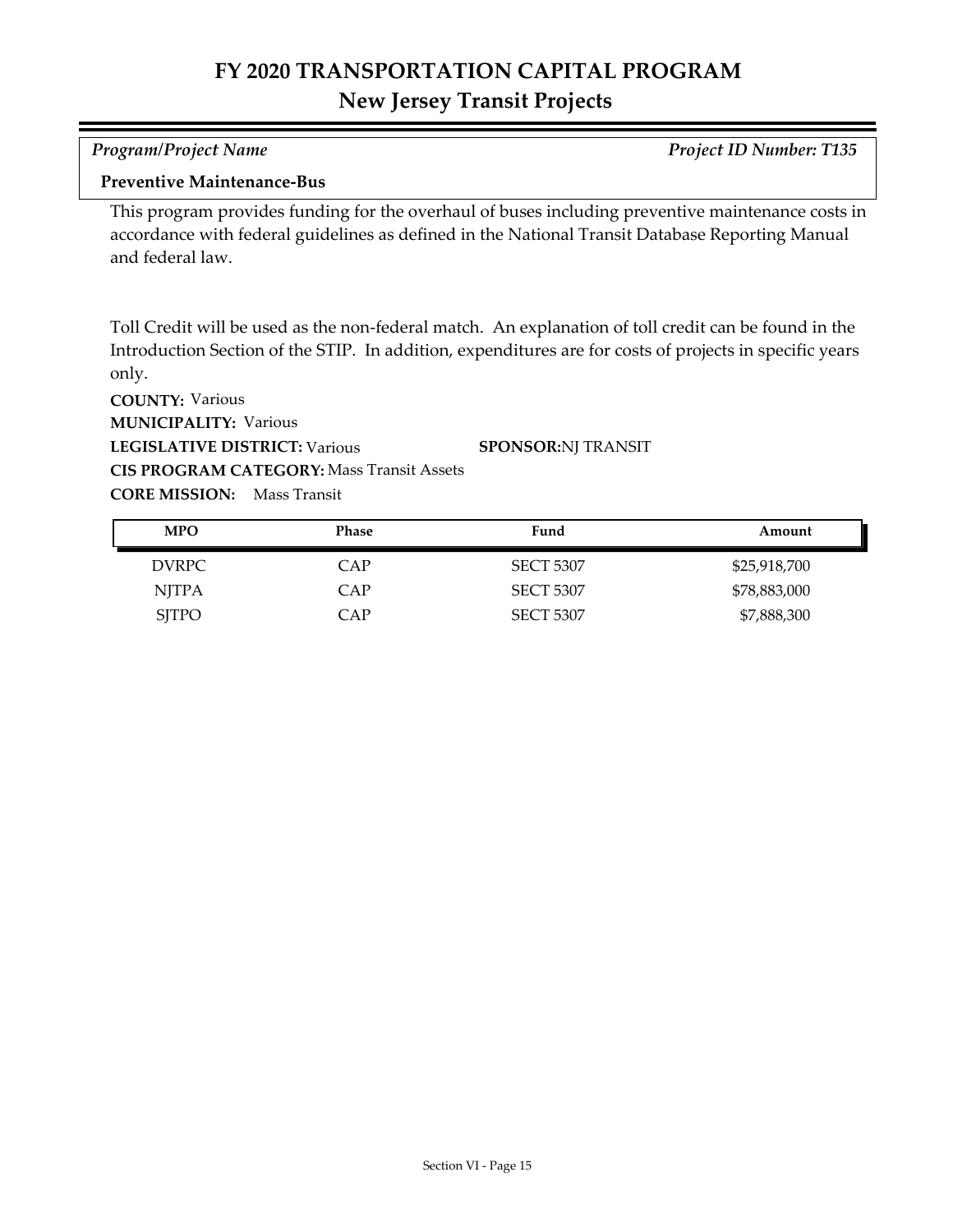| Program/Project Name               | <b>Project ID Number: T39</b> |
|------------------------------------|-------------------------------|
| <b>Preventive Maintenance-Rail</b> |                               |

This program provides funding for the overhaul of rail cars and locomotives and other preventive maintenance costs in accordance with federal funding guidelines as defined in the National Transit Database Reporting Manual and federal law.

Toll Credit will be used as the non-federal match. An explanation of toll credit can be found in the Introduction Section of the STIP.

**SPONSOR:** NJ TRANSIT

**COUNTY:** Various

**MUNICIPALITY: Various** 

**LEGISLATIVE DISTRICT:** Various

**CIS PROGRAM CATEGORY:** Mass Transit Assets

**CORE MISSION:** Mass Transit

| <b>MPO</b>   | <b>Phase</b> | Fund             | Amount        |
|--------------|--------------|------------------|---------------|
| <b>DVRPC</b> | CAP          | <b>SECT 5307</b> | \$5,558,686   |
| <b>DVRPC</b> | CAP          | <b>SECT 5337</b> | \$9,554,652   |
| <b>NJTPA</b> | CAP          | <b>SECT 5307</b> | \$75,454,349  |
| <b>NJTPA</b> | CAP          | <b>SECT 5337</b> | \$151,472,219 |
| <b>SITPO</b> | CAP          | <b>SECT 5307</b> | \$1,267,964   |
| <b>SJTPO</b> | CAP          | <b>SECT 5337</b> | \$2,021,803   |

### *Program/Project Name Project ID Number: T106*

**Private Carrier Equipment Program**

This program provides State funds for the Private Carrier Capital Improvement Program.

This project is funded under the provisions of Section 13 of P.L. 1995, c.108.

| <b>MPO</b>   | <b>Phase</b> | Fund         | Amount      |
|--------------|--------------|--------------|-------------|
| <b>DVRPC</b> | CAP          | <b>STATE</b> | \$920,000   |
| <b>NJTPA</b> | CAP          | <b>STATE</b> | \$2,800,000 |
| <b>SJTPO</b> | CAP          | <b>STATE</b> | \$280,000   |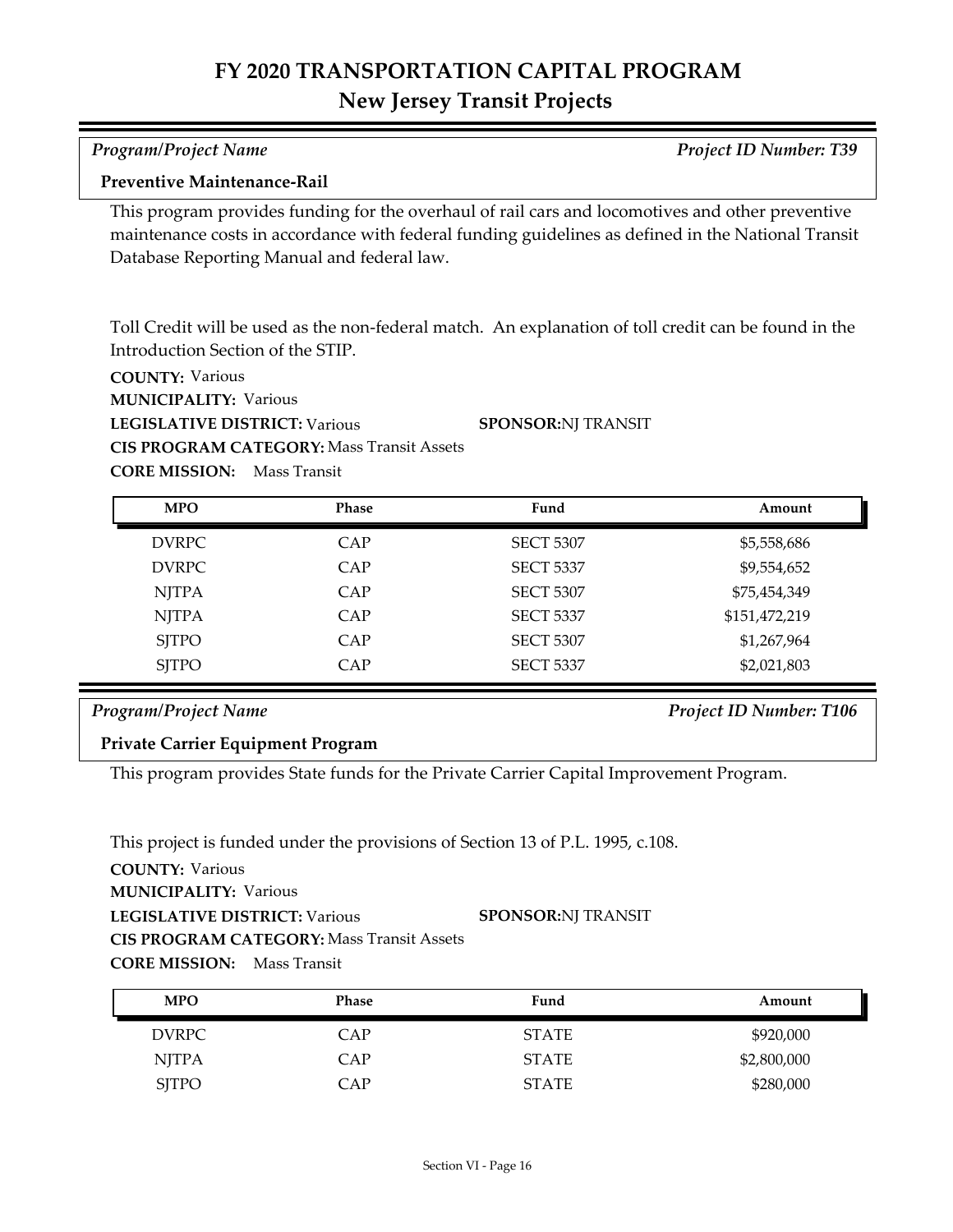# **FY 2020 TRANSPORTATION CAPITAL PROGRAM**

## **New Jersey Transit Projects**

| <b>Program/Project Name</b>                                       |                                 |                                                                                                 | Project ID Number: T34 |  |  |
|-------------------------------------------------------------------|---------------------------------|-------------------------------------------------------------------------------------------------|------------------------|--|--|
|                                                                   | <b>Rail Capital Maintenance</b> |                                                                                                 |                        |  |  |
|                                                                   |                                 | The Rail Capital Maintenance project includes Rail Maintenance of Way (MOW) activities and Rail |                        |  |  |
|                                                                   |                                 | Maintenance of Equipment (MOE) activities in accordance with TTF eligibility requirements.      |                        |  |  |
| <b>COUNTY: Various</b>                                            |                                 |                                                                                                 |                        |  |  |
| <b>MUNICIPALITY: Various</b>                                      |                                 |                                                                                                 |                        |  |  |
| <b>SPONSOR:NJ TRANSIT</b><br><b>LEGISLATIVE DISTRICT: Various</b> |                                 |                                                                                                 |                        |  |  |
| <b>CIS PROGRAM CATEGORY: Mass Transit Assets</b>                  |                                 |                                                                                                 |                        |  |  |
| <b>CORE MISSION:</b>                                              | Mass Transit                    |                                                                                                 |                        |  |  |
| <b>MPO</b>                                                        | Phase                           | Fund                                                                                            | Amount                 |  |  |
|                                                                   |                                 |                                                                                                 |                        |  |  |
| <b>DVRPC</b>                                                      | CAP                             | <b>STATE</b>                                                                                    | \$5,789,680            |  |  |
| <b>NJTPA</b>                                                      | CAP                             | <b>STATE</b>                                                                                    | \$91,785,200           |  |  |
| <b>SITPO</b>                                                      | <b>CAP</b>                      | <b>STATE</b>                                                                                    | \$1,225,120            |  |  |

*Program/Project Name Project ID Number: T53G*

### **Rail Fleet Overhaul**

This program provides funds for the mid-life overhaul and reliability/safety improvements of rail cars based on manufacturer recommendations and other rolling stock modifications to meet recently issued FRA and APTA mandated standards.

| This project is funded under the provisions of Section 13 of P.L. 1995, c.108. |                           |
|--------------------------------------------------------------------------------|---------------------------|
| <b>COUNTY: Various</b>                                                         |                           |
| <b>MUNICIPALITY: Various</b>                                                   |                           |
| <b>LEGISLATIVE DISTRICT: Various</b>                                           | <b>SPONSOR:NI TRANSIT</b> |
| <b>CIS PROGRAM CATEGORY: Mass Transit Assets</b>                               |                           |
| <b>CORE MISSION:</b> Mass Transit                                              |                           |

| <b>MPO</b>   | <b>Phase</b> | Fund         | Amount      |
|--------------|--------------|--------------|-------------|
| DVRPC        | CAP          | <b>STATE</b> | \$564,259   |
| NJTPA        | CAP          | <b>STATE</b> | \$8,945,341 |
| <b>SJTPO</b> | CAP          | <b>STATE</b> | \$119,399   |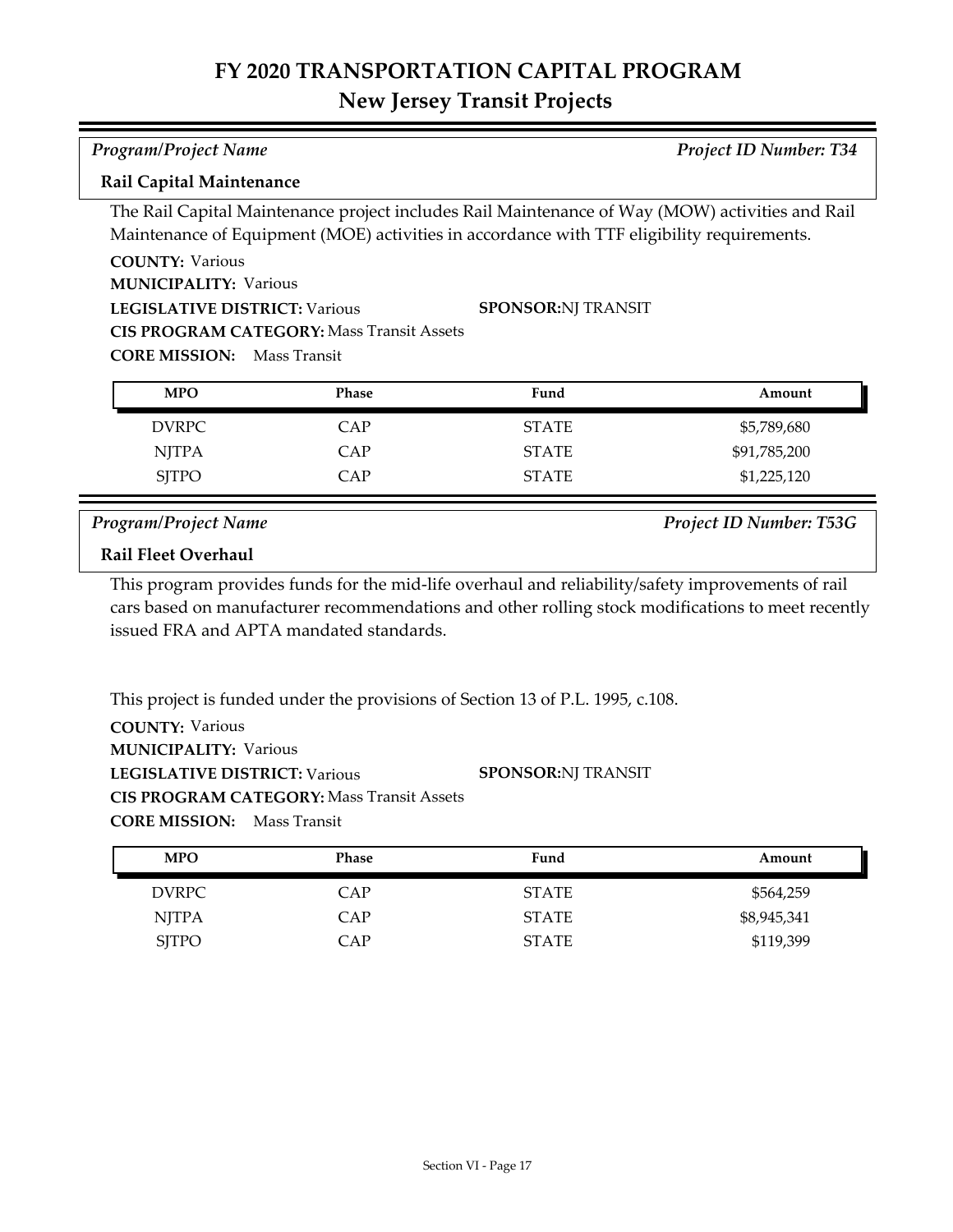*Program/Project Name Project ID Number: T112*

#### **Rail Rolling Stock Procurement**

This program provide funds for the replacement of rail rolling stock, including engineering assistance and project management, to replace over-aged equipment including rail cars, revenue service locomotives, and expansion of NJ TRANSIT rolling stock fleet (cars and locomotives) to accommodate projected ridership growth and other system enhancements over the next ten years. Funding is provided to support vehicles\equipment (for rail operations). Annual funds are provided for Comet V single-level car lease payments, Electric Locomotive lease payments, Diesel Locomotive lease payments, Dual Power Locomotives and Multi-Level rail car lease payments and other upcoming rolling stock lease payments. Pay-as-you-go funding is also programmed for Multi-Level vehicles and other rolling stock.

Toll Credit will be used as the non-federal match. An explanation of toll credit can be found in the Introduction Section of the STIP.

#### CMAQ:

Funding for Rail Rolling Stock Procurement will include CMAQ funds. Rail Rolling Stock Procurement is CMAQ eligible because it meets federal eligibility requirements. The project will provide funding for the purchase of Multi-Level Coaches and Multi-Level EMU vehicles. For the CMAQ justification see "CMAQ Report for NJ TRANSIT".

This project is funded under the provisions of Section 13 of P.L. 1995, c.108.

| <b>MPO</b>   | <b>Phase</b> | Fund             | Amount       |
|--------------|--------------|------------------|--------------|
| <b>DVRPC</b> | CAP          | <b>SECT 5307</b> | \$4,228,986  |
| <b>DVRPC</b> | CAP          | <b>STATE</b>     | \$4,036,669  |
| NJTPA        | CAP          | <b>CMAQ</b>      | \$75,000,000 |
| <b>NJTPA</b> | CAP          | <b>SECT 5307</b> | \$67,043,143 |
| <b>NJTPA</b> | CAP          | <b>STATE</b>     | \$63,994,297 |
| <b>SITPO</b> | CAP          | <b>SECT 5307</b> | \$894,870    |
| <b>SJTPO</b> | CAP          | <b>STATE</b>     | \$854,175    |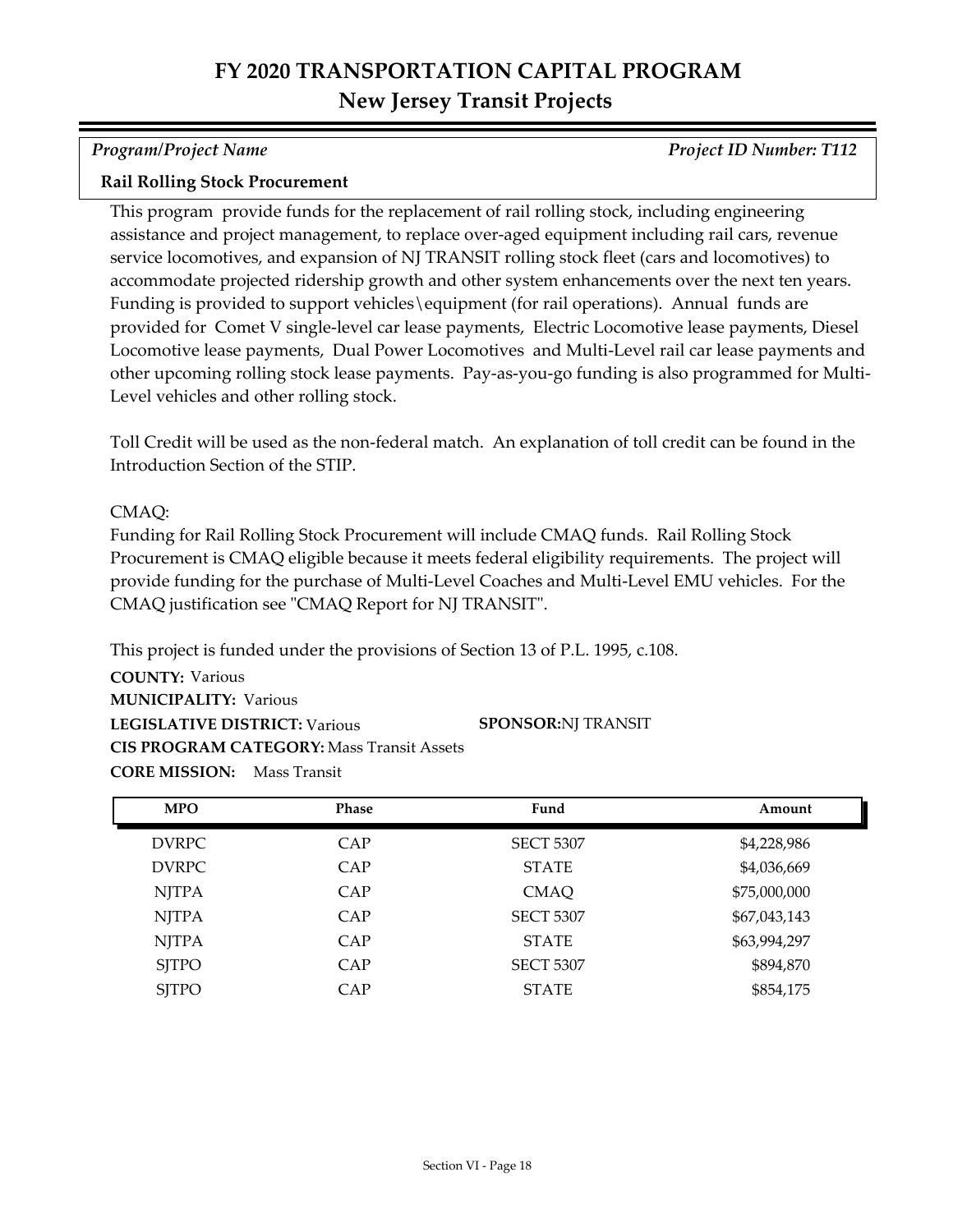*Program/Project Name Project ID Number: T37*

#### **Rail Support Facilities and Equipment**

This program provides funds for rehabilitation and construction activities for yard improvements systemwide, improvements at support facilities necessary to perform maintenance work at rail yards including work at Port Morris Yard, rail capacity improvements including passing sidings, interlockings and electric traction improvements, signal and communication improvements at support facilities, right-of-way fencing, maintenance-of-way equipment and the installation of pedestal tracks necessary to perform maintenance work at rail yards. Funding is provided for systemwide crew quarters, the Meadows Maintenance Complex upgrade/expansion work required to support the new rail fleet. Also included is funding for NJ TRANSIT's capital cost-sharing obligations related to use of Amtrak/Conrail facilities.

**COUNTY:** Various **LEGISLATIVE DISTRICT:** Various **MUNICIPALITY: Various CORE MISSION:** Mass Transit This project is funded under the provisions of Section 13 of P.L. 1995, c.108. **CIS PROGRAM CATEGORY:** Mass Transit Assets**SPONSOR:** NJ TRANSIT

| <b>MPO</b>   | <b>Phase</b> | Fund             | Amount       |
|--------------|--------------|------------------|--------------|
| <b>DVRPC</b> | ERC.         | <b>STATE</b>     | \$373,472    |
| <b>NJTPA</b> | ERC.         | METRO-NORTH      | \$690,000    |
| <b>NJTPA</b> | <b>ERC</b>   | <b>OTHER</b>     | \$12,854,000 |
| <b>NJTPA</b> | <b>ERC</b>   | <b>SECT 5307</b> | \$2,000,000  |
| <b>NJTPA</b> | <b>ERC</b>   | <b>STATE</b>     | \$9,578,080  |
| <b>SJTPO</b> | ERC.         | <b>STATE</b>     | \$68,448     |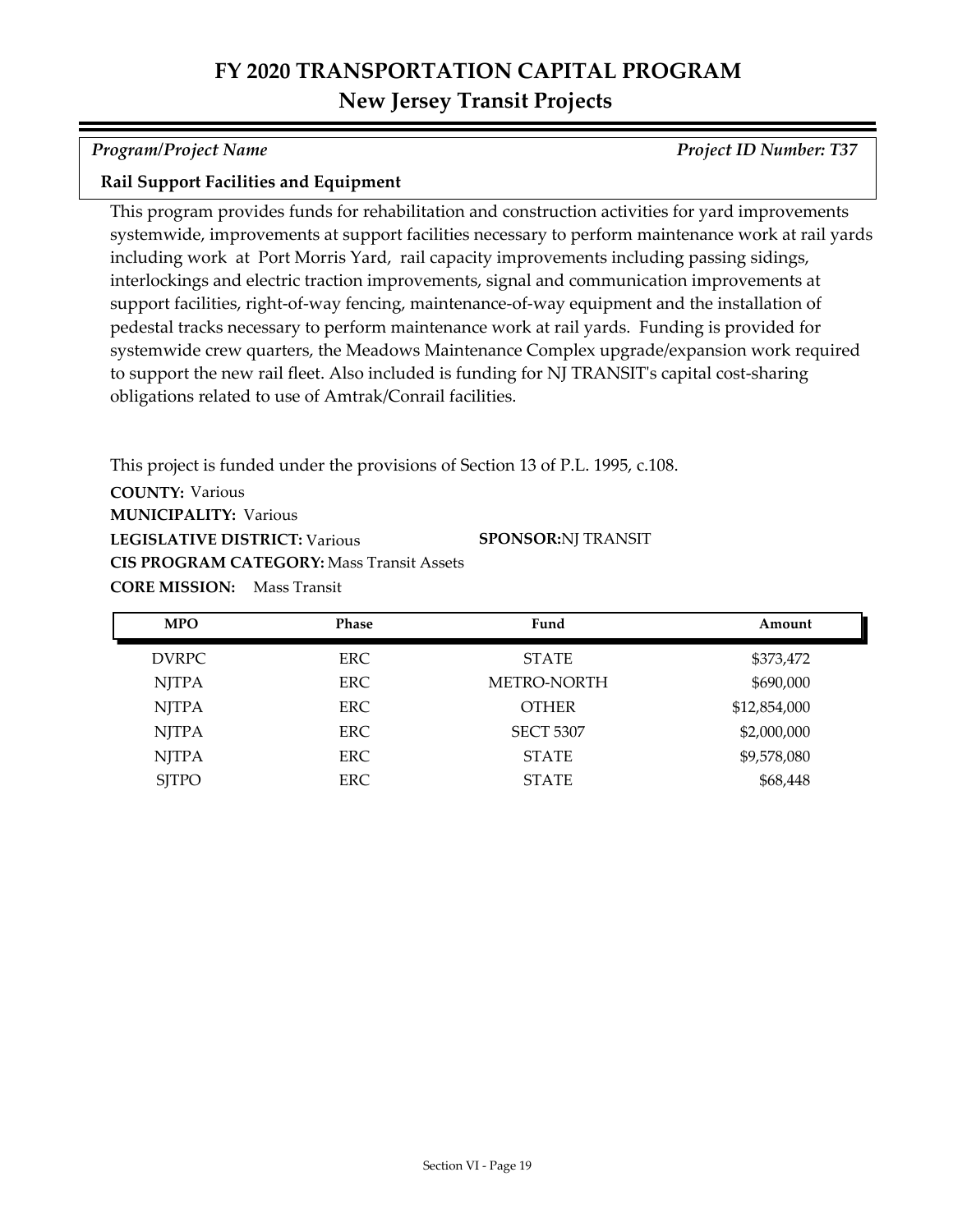#### *Program/Project Name Project ID Number: T509*

#### **Safety Improvement Program**

This program provides funding for safety improvement initiatives systemwide addressing bus, rail, light rail, Access Link and other identified safety needs. Funding includes investment in equipment, passenger and maintenance facilities, right of way improvements, and other initiatives that improve the safe provision of transportation services. Funding will support planning, engineering, design, construction, acquisition, and other associated costs.

**SPONSOR:** NJ TRANSIT

**COUNTY:** Various

**MUNICIPALITY: Various** 

**LEGISLATIVE DISTRICT:** Various

**CIS PROGRAM CATEGORY:** Transportation Support Facilities

**CORE MISSION:** Mass Transit

| <b>MPO</b>   | <b>Phase</b> | Fund         | Amount    |
|--------------|--------------|--------------|-----------|
| <b>DVRPC</b> | ERC          | <b>STATE</b> | \$58,600  |
| <b>NJTPA</b> | ERC.         | <b>STATE</b> | \$929,000 |
| <b>SJTPO</b> | <b>ERC</b>   | <b>STATE</b> | \$12,400  |

*Program/Project Name Project ID Number: T150*

#### **Section 5310 Program**

This program provides funds for the purchase of small buses or van-type vehicles for agencies that serve the elderly and persons with disabilities. This was formerly known as the Section 16 Program.

This project is funded under the provisions of Section 13 of P.L. 1995, c.108. MATCH funds are provided from the State.

**COUNTY:** Various **LEGISLATIVE DISTRICT:** Various **MUNICIPALITY: Various CIS PROGRAM CATEGORY:** Local System Support**SPONSOR:** NJ TRANSIT

| <b>MPO</b>   | <b>Phase</b> | Fund             | Amount      |
|--------------|--------------|------------------|-------------|
| <b>DVRPC</b> | CAP          | <b>SECT 5310</b> | \$1,679,000 |
| <b>DVRPC</b> | CAP          | <b>STATE</b>     | \$345,000   |
| <b>NJTPA</b> | CAP          | <b>SECT 5310</b> | \$5,110,000 |
| <b>NJTPA</b> | CAP          | <b>STATE</b>     | \$1,050,000 |
| <b>SITPO</b> | CAP          | <b>SECT 5310</b> | \$511,000   |
| <b>SJTPO</b> | CAP          | <b>STATE</b>     | \$105,000   |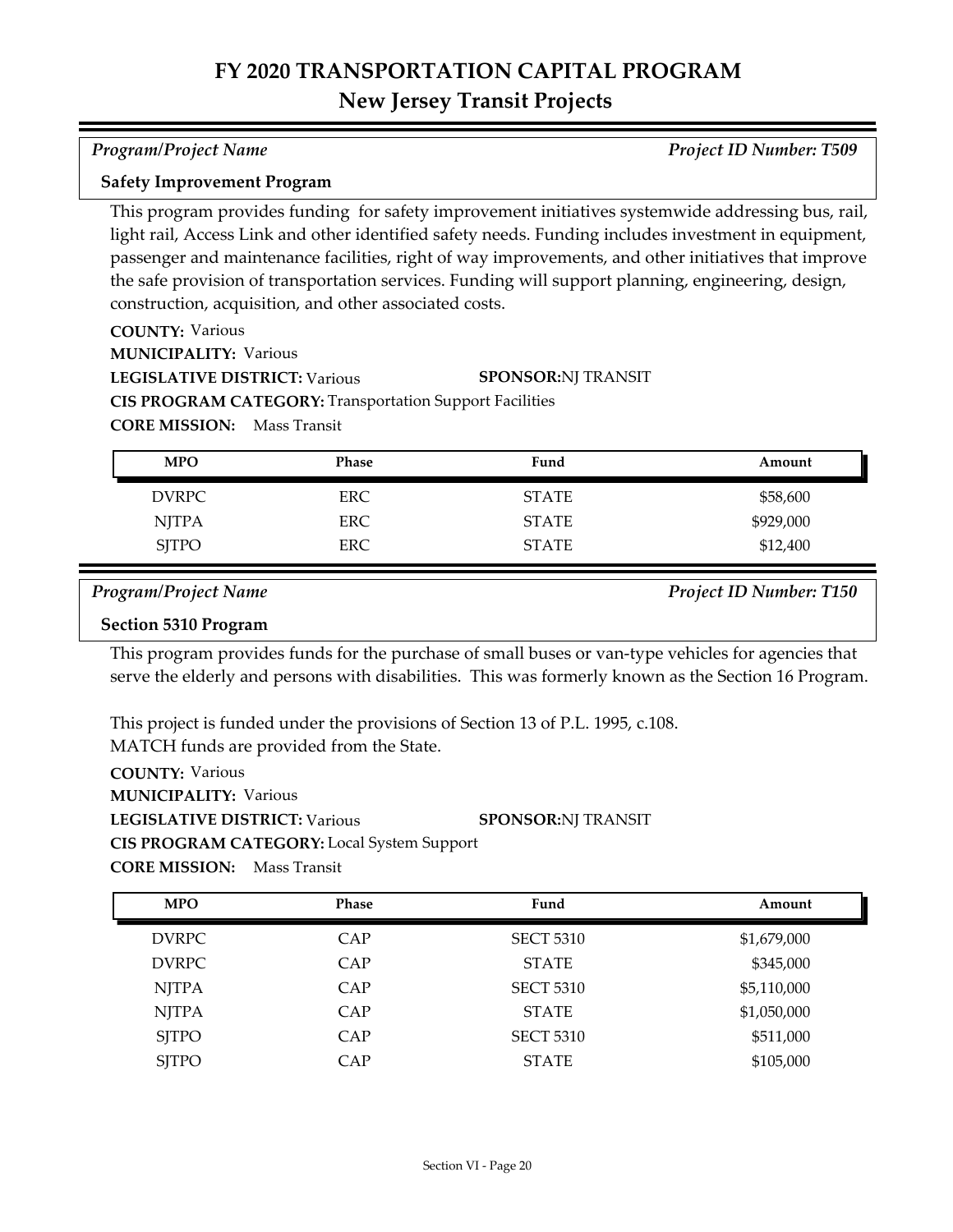# **FY 2020 TRANSPORTATION CAPITAL PROGRAM**

## **New Jersey Transit Projects**

# *Program/Project Name Project ID Number: T151*

### **Section 5311 Program**

This program provides funding for rural public transportation program. MATCH funds are provided from NJ TRANSIT and local funds.

This project is funded under the provisions of Section 13 of P.L. 1995, c.108.

**COUNTY:** Various

**MUNICIPALITY: Various** 

**LEGISLATIVE DISTRICT:** Various

**SPONSOR:** NJ TRANSIT

**CIS PROGRAM CATEGORY:** Local System Support

| <b>MPO</b>   | Phase | Fund             | Amount      |
|--------------|-------|------------------|-------------|
| <b>DVRPC</b> | CAP   | <b>MATCH</b>     | \$437,000   |
| <b>DVRPC</b> | CAP   | <b>SECT 5311</b> | \$989,000   |
| <b>DVRPC</b> | CAP   | <b>STATE</b>     | \$23,000    |
| <b>NJTPA</b> | CAP   | <b>MATCH</b>     | \$1,330,000 |
| <b>NJTPA</b> | CAP   | <b>SECT 5311</b> | \$3,010,000 |
| <b>NJTPA</b> | CAP   | <b>STATE</b>     | \$70,000    |
| <b>SITPO</b> | CAP   | <b>MATCH</b>     | \$133,000   |
| <b>SITPO</b> | CAP   | <b>SECT 5311</b> | \$301,000   |
| <b>SJTPO</b> | CAP   | <b>STATE</b>     | \$7,000     |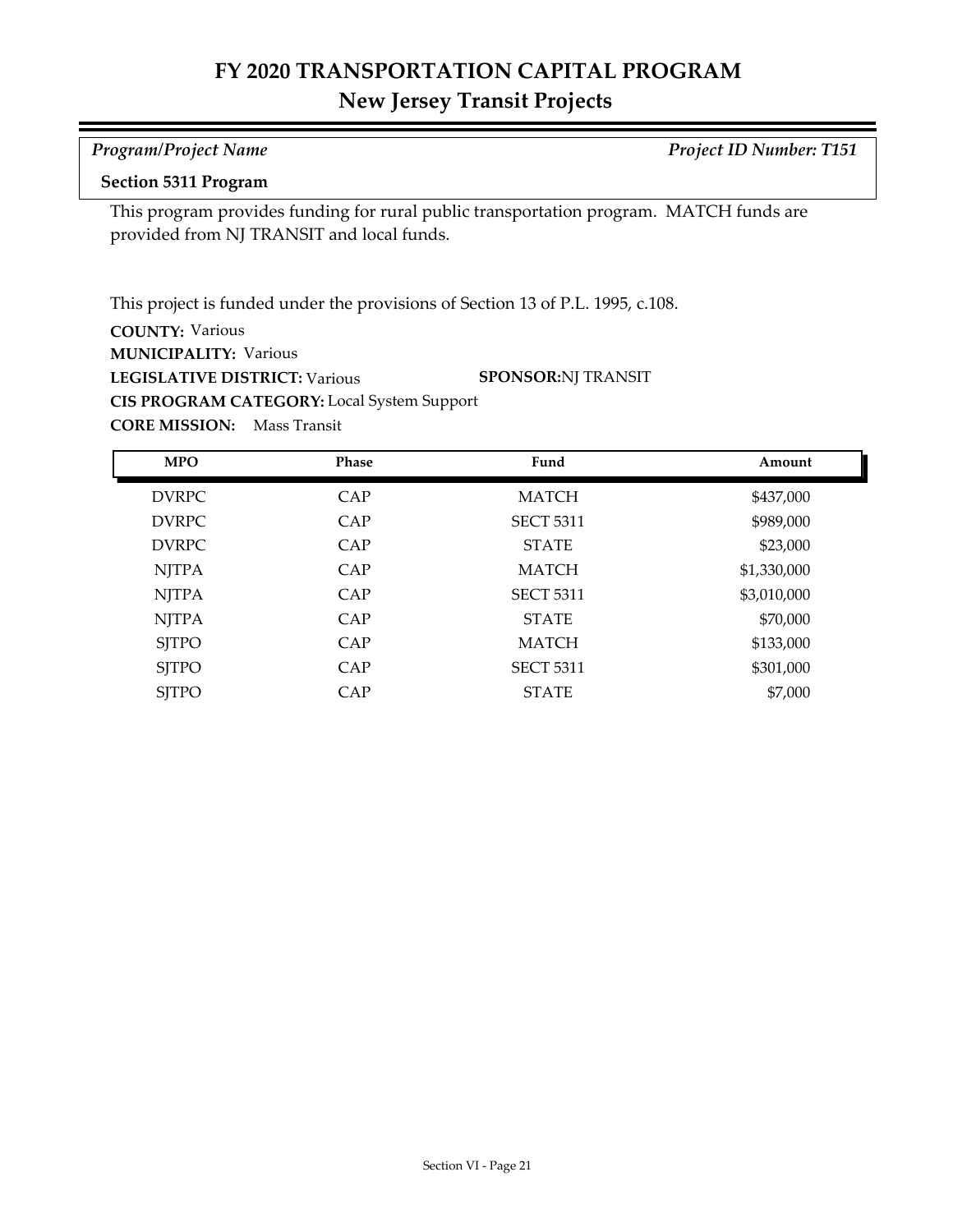#### *Program/Project Name Project ID Number: T508*

#### **Security Improvements**

This program provides funds for continued modernization/improvements of NJ TRANSIT Police and other security improvements. Today, the NJ TRANSIT Police Department is the only transit policing agency in the country with statewide authority and jurisdiction. The Department was created on January 1, 1983, and it evolved as a result of the passage of the Public Transportation Act of 1979 and subsequent legislation on the state and federal levels.

This project is funded under the provisions of Section 13 of P.L. 1995, c.108.

| <b>MPO</b>   | Phase      | Fund         | Amount      |
|--------------|------------|--------------|-------------|
| DVRPC        | <b>SWI</b> | <b>STATE</b> | \$600,300   |
| NJTPA        | <b>SWI</b> | STATE        | \$1,827,000 |
| <b>SJTPO</b> | SWI        | STATE        | \$182,700   |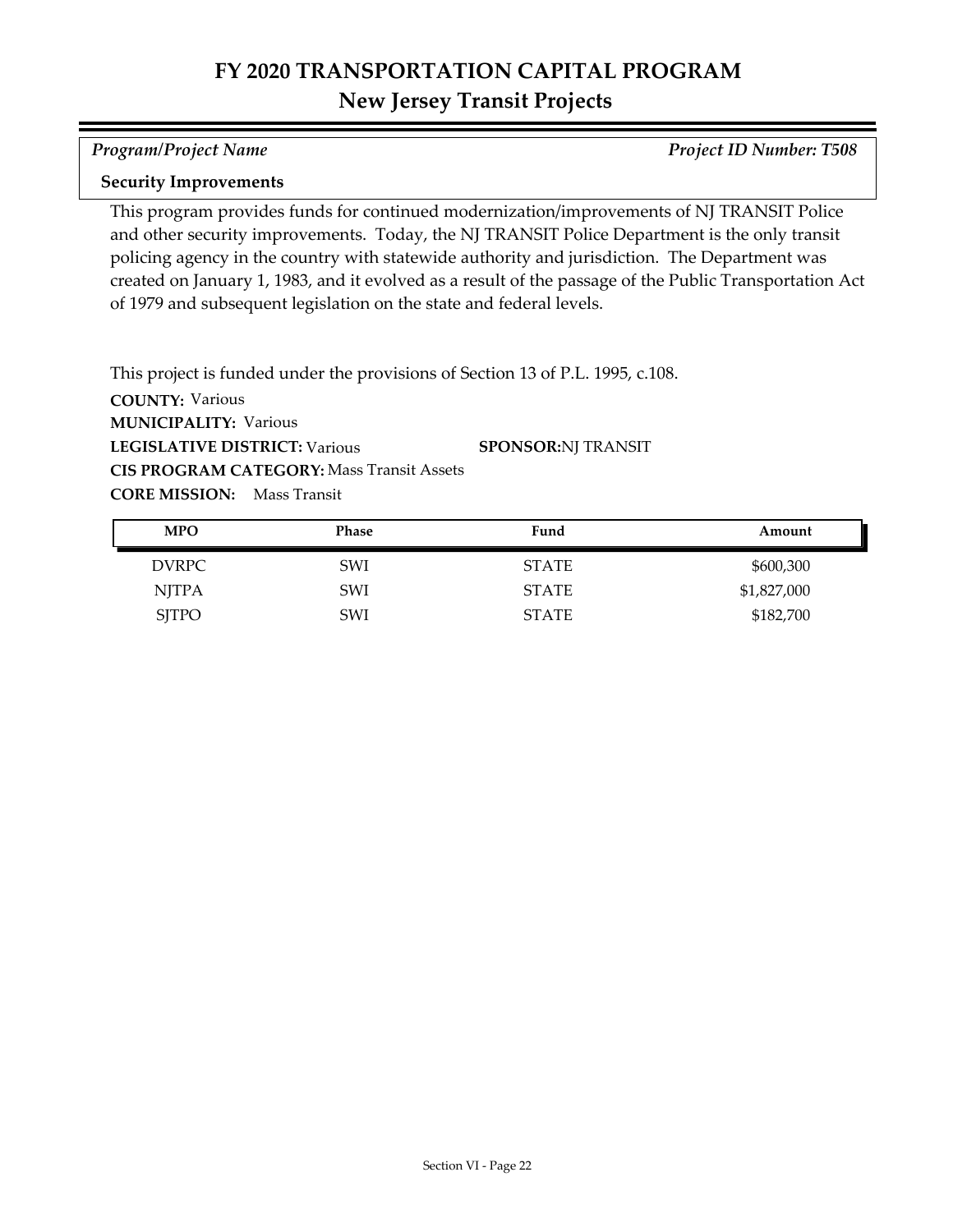*Program/Project Name Project ID Number: T50*

### **Signals and Communications/Electric Traction Systems**

This project provides funding for continued modernization/improvements to the signal and communications systems, including signal/communication upgrade of interlockings, and other communication improvements. This project also provides funding for systemwide electric traction general upgrades including: substation replacement, wayside hot box detection system, rail microwave system upgrades, replacement of substation batteries and electric switch heaters, emergency power backup systemwide, rehabilitation of systemwide overhead catenary structures and foundations.

**COUNTY:** Various **LEGISLATIVE DISTRICT:** Various **MUNICIPALITY: Various CORE MISSION:** Mass Transit This project is funded under the provisions of Section 13 of P.L. 1995, c.108. **CIS PROGRAM CATEGORY:** Mass Transit Assets**SPONSOR:** NJ TRANSIT

| <b>MPO</b>   | Phase      | Fund         | Amount       |
|--------------|------------|--------------|--------------|
| <b>DVRPC</b> | ERC        | <b>STATE</b> | \$644,600    |
| NJTPA        | <b>ERC</b> | <b>STATE</b> | \$66,440,200 |
| <b>SJTPO</b> | ERC        | <b>STATE</b> | \$136,400    |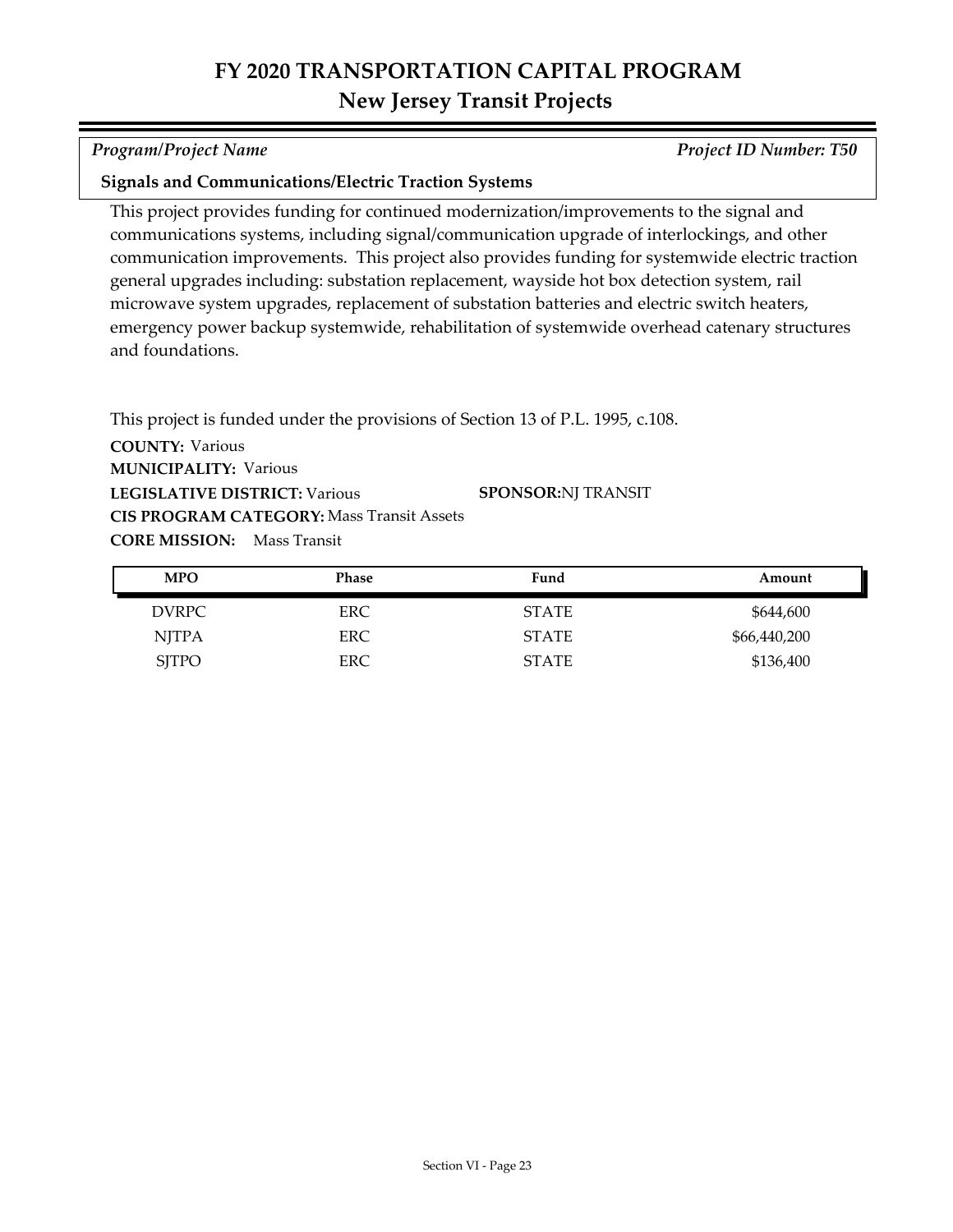*Program/Project Name Project ID Number: T120*

#### **Small/Special Services Program**

Funding is provided for NJ TRANSIT efforts which initiate or promote transit solutions to reduce congestion, manage transportation demand and improve air quality. Included are State funds for the Vanpool Sponsorship Program, Transportation Management Association Program, and Federal funds for East Windsor Community Shuttle operating support. Funding is also provided for capital acquisition/operating expenses for the Community Shuttle Program, Bike/Transit facilitation, and other activities that improve air quality and help reduce congestion.

Toll Credit will be used as the non-federal match. An explanation of toll credit can be found in the Introduction Section of the STIP

This project is funded under the provisions of Section 13 of P.L. 1995, c.108.

**COUNTY:** Various

**MUNICIPALITY: Various** 

**LEGISLATIVE DISTRICT:** Various **SPONSOR:** NJ TRANSIT

**CIS PROGRAM CATEGORY:** Local System Support

**CORE MISSION:** Mass Transit

| <b>MPO</b>   | <b>Phase</b> | Fund         | Amount    |
|--------------|--------------|--------------|-----------|
| <b>DVRPC</b> | EС           | <b>STATE</b> | \$415,790 |
| <b>NJTPA</b> | EC           | <b>STATE</b> | \$961,100 |
| <b>SJTPO</b> | EC           | <b>STATE</b> | \$96,110  |

#### *Program/Project Name Project ID Number: T88*

#### **Study and Development**

This element provides funds for system and infrastructure planning studies to ready projects for design, as well as demand forecasting and other related planning work.

This project is funded under the provisions of Section 13 of P.L. 1995, c.108.

**COUNTY:** Various **LEGISLATIVE DISTRICT:** Various **MUNICIPALITY: Various CIS PROGRAM CATEGORY:** Congestion Relief

**SPONSOR:** NJ TRANSIT

| <b>MPO</b>   | <b>Phase</b> | Fund         | Amount      |
|--------------|--------------|--------------|-------------|
| DVRPC        | <b>PLS</b>   | <b>STATE</b> | \$1,072,472 |
| NJTPA        | <b>PLS</b>   | <b>STATE</b> | \$4,016,433 |
| <b>SJTPO</b> | PLS          | <b>STATE</b> | \$321,094   |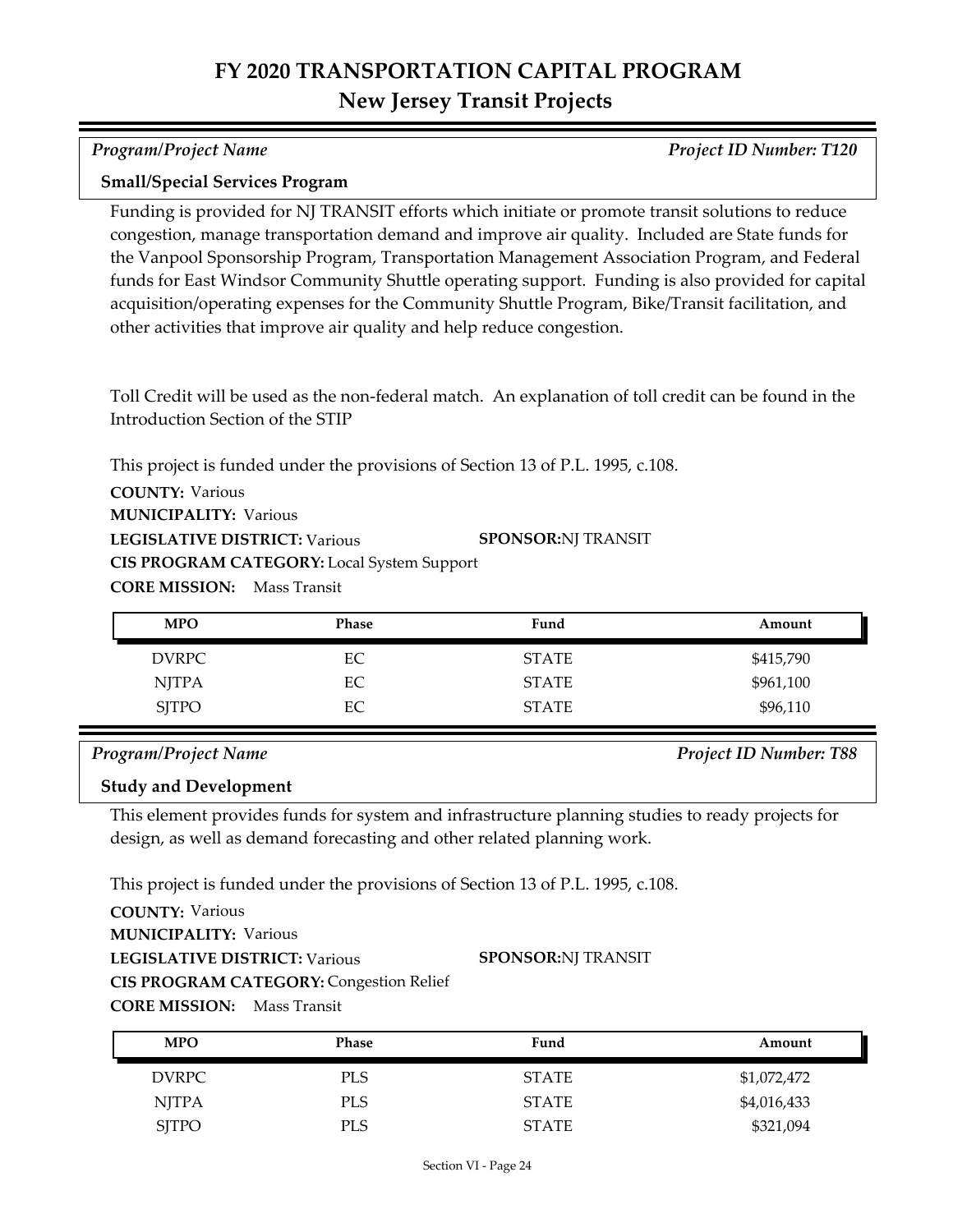*Program/Project Name Project ID Number: T500*

#### **Technology Improvements**

This element funds improvements to passenger communication and fare collection systems and other information technology improvements to meet internal and external customer needs. Funding is included for Public Address Upgrades/Onboard Communication Systems, Bus Radio System Upgrade Program, GIS Systems, TVM Replacement/Expansion, Smart Card Technology and improvements at stations systemwide, computer systems and services, photocopy lease payments, ADA Access Link computer upgrades and upgrades to increase efficiency and productivity of NJ TRANSIT's technology infrastructure to support services to customers.

This project is funded under the provisions of Section 13 of P.L. 1995, c.108.

| <b>MPO</b>   | Phase | Fund         | Amount       |
|--------------|-------|--------------|--------------|
| <b>DVRPC</b> | EС    | <b>STATE</b> | \$4,611,500  |
| <b>NJTPA</b> | EС    | <b>STATE</b> | \$17,535,000 |
| <b>SJTPO</b> | ЕC    | <b>STATE</b> | \$1,403,500  |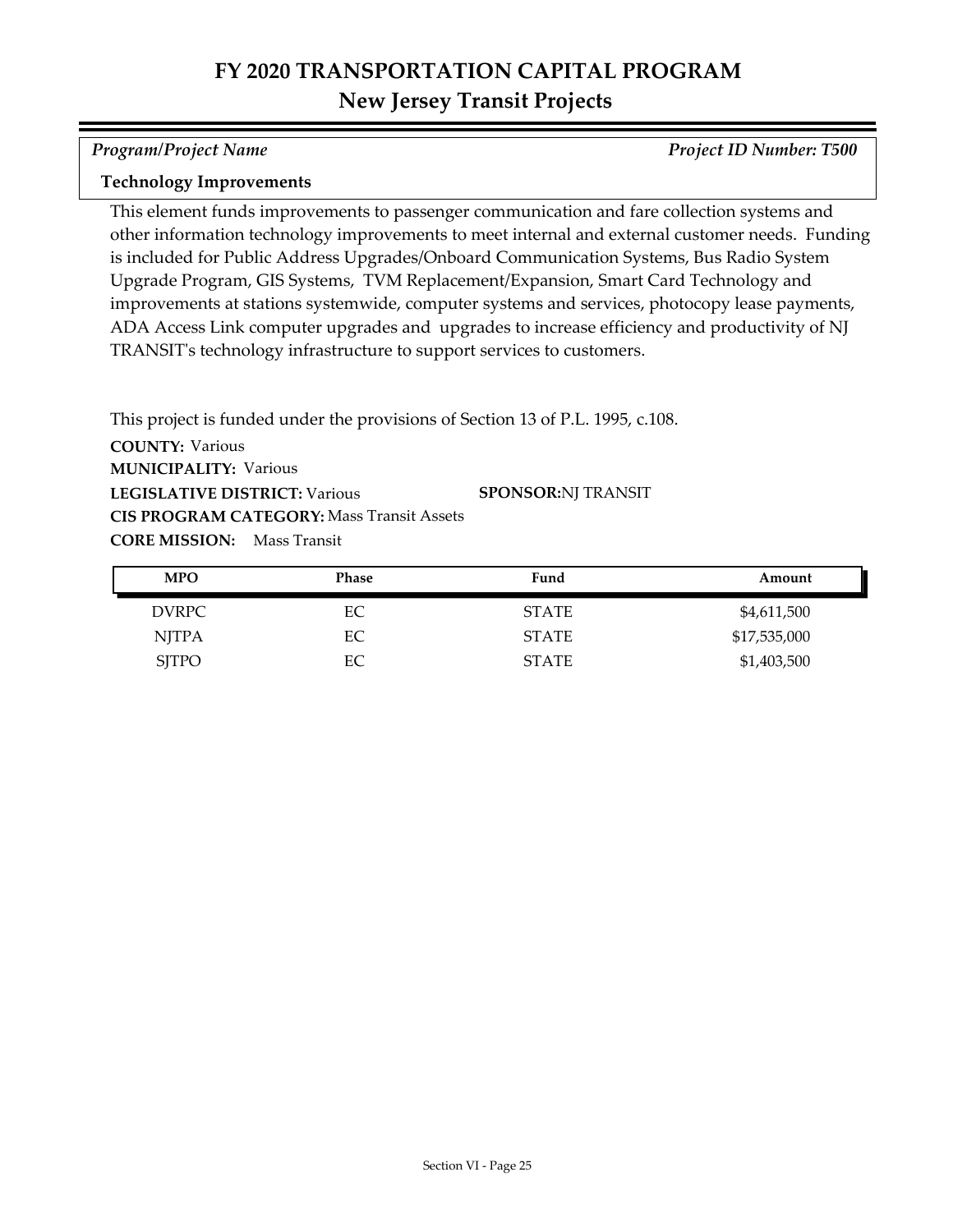#### *Program/Project Name Project ID Number: T42*

#### **Track Program**

Funding is provided for an annual program of track rehabilitation including systemwide replacement of life-expired ties and other rail improvements, right-of-way fencing, equipment necessary to maintain a state of good and safe repair, purchase of long lead-time materials for next construction season, maintenance-of-way work equipment, interlocking improvements, passing sidings and other improvements.

Toll Credit will be used as the non-federal match. An explanation of toll credit can be found in the introduction section of the STIP.

**COUNTY:** Various **LEGISLATIVE DISTRICT:** Various **MUNICIPALITY: Various CORE MISSION:** Mass Transit This project is funded under the provisions of Section 13 of P.L. 1995, c.108. **CIS PROGRAM CATEGORY:** Mass Transit Assets**SPONSOR:** NJ TRANSIT

| <b>MPO</b>   | <b>Phase</b> | Fund         | Amount       |
|--------------|--------------|--------------|--------------|
| DVRPC        | ERC.         | <b>STATE</b> | \$1,054,800  |
| <b>NITPA</b> | ERC.         | <b>STATE</b> | \$16,722,000 |
| <b>SJTPO</b> | ERC.         | <b>STATE</b> | \$223,200    |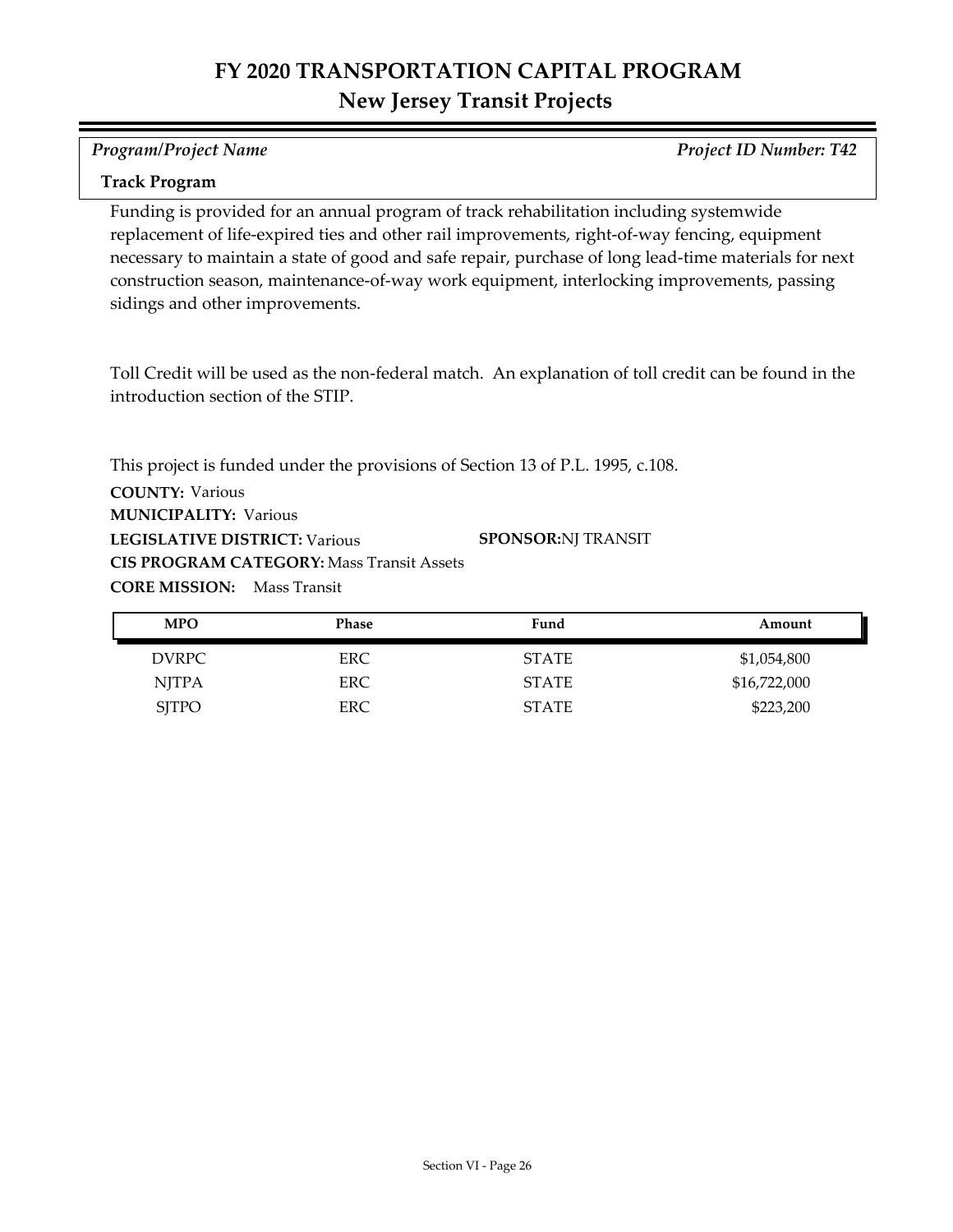| Program/Project Name                                                                                                                                                                                                                                                                                                                                                        | <b>Project ID Number: T210</b> |
|-----------------------------------------------------------------------------------------------------------------------------------------------------------------------------------------------------------------------------------------------------------------------------------------------------------------------------------------------------------------------------|--------------------------------|
| Transit Enhancements/Transp Altern Prog (TAP)/Altern Transit Improv (ATI)                                                                                                                                                                                                                                                                                                   |                                |
| Funding is provided for projects or project elements that are designed to enhance mass<br>transportation service or use and are physically or functionally related to transit facilities as outlined<br>in FTA Circular 9030.1C., including funding for a Statewide Bus Signs and Shelter Maintenance<br>Upgrade Program and historic restoration of NJ TRANSIT facilities. |                                |
| Toll Credit will be used as the non-federal match. An explanation of toll credit can be found in the<br>introduction section of the STIP.                                                                                                                                                                                                                                   |                                |

**COUNTY:** Various **LEGISLATIVE DISTRICT:** Various **MUNICIPALITY: Various** This project is funded under the provisions of Section 13 of P.L. 1995, c.108. **CIS PROGRAM CATEGORY:** Mass Transit Assets**SPONSOR:** NJ TRANSIT

| <b>MPO</b>   | <b>Phase</b> | Fund             | Amount      |
|--------------|--------------|------------------|-------------|
| <b>DVRPC</b> | <b>ERC</b>   | <b>SECT 5307</b> | \$2,196,040 |
| <b>DVRPC</b> | <b>ERC</b>   | <b>SECT 5337</b> | \$1,391,192 |
| <b>DVRPC</b> | <b>ERC</b>   | <b>SECT 5339</b> | \$707,940   |
| <b>DVRPC</b> | <b>ERC</b>   | STP-TE           | \$230,000   |
| <b>NJTPA</b> | ERC          | <b>SECT 5307</b> | \$6,683,600 |
| <b>NJTPA</b> | ERC          | <b>SECT 5337</b> | \$4,234,063 |
| <b>NJTPA</b> | <b>ERC</b>   | <b>SECT 5339</b> | \$2,154,600 |
| <b>NJTPA</b> | <b>ERC</b>   | STP-TE           | \$700,000   |
| <b>SJTPO</b> | ERC          | <b>SECT 5307</b> | \$668,360   |
| <b>SJTPO</b> | ERC          | <b>SECT 5337</b> | \$423,406   |
| <b>SJTPO</b> | ERC          | <b>SECT 5339</b> | \$215,460   |
| <b>SJTPO</b> | <b>ERC</b>   | STP-TE           | \$70,000    |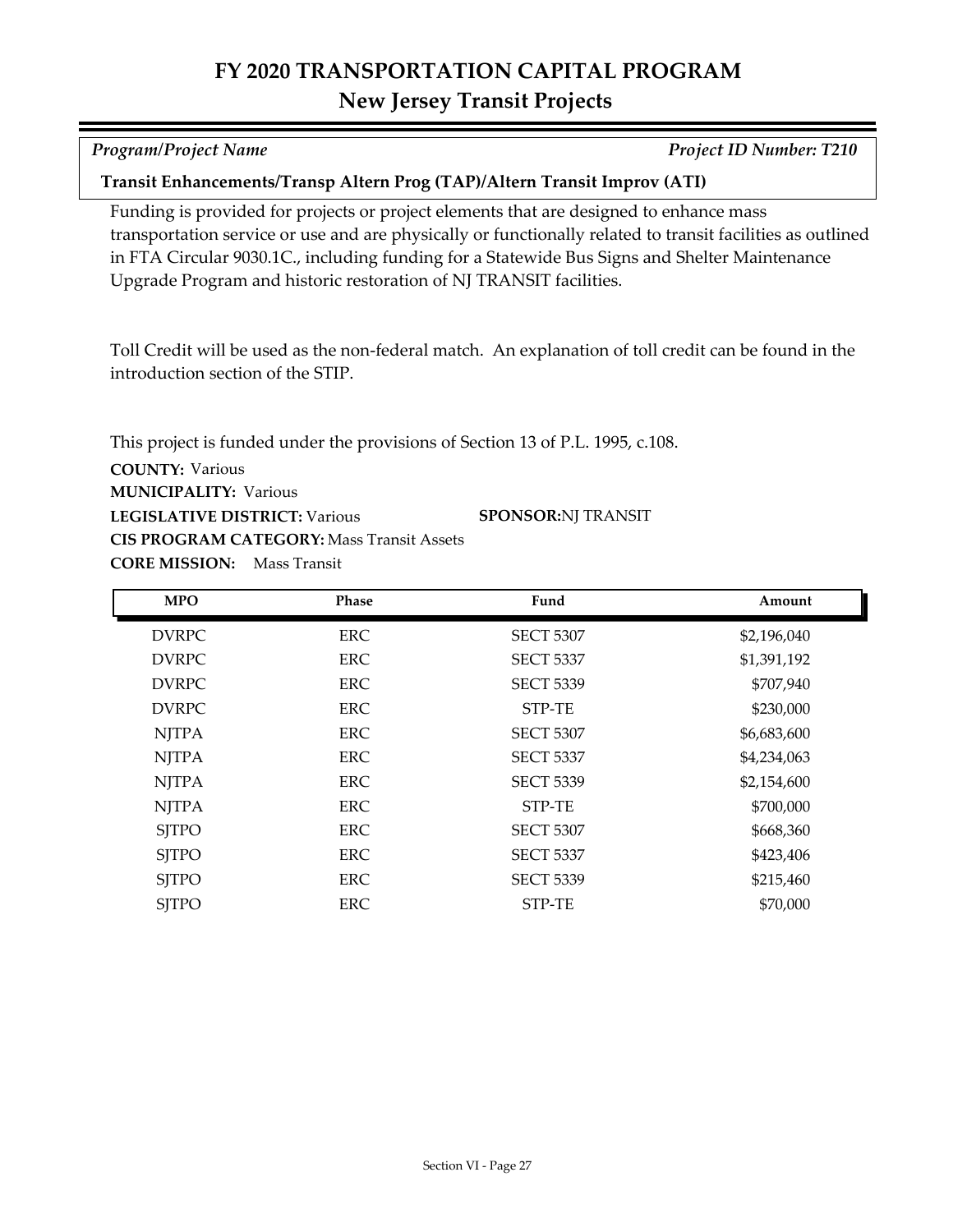*Program/Project Name Project ID Number: T300*

## **Transit Rail Initiatives**

This program provides funding for transit expansion projects, including River Line Glassboro-Camden Light Rail Improvements, new station construction, ferry program, fixed guideway improvements (Rail, Light Rail, BRT, and Ferry), and related vehicle and equipment acquisition. Also included are FTA new starts projects authorized under New Jersey Urban Core or SAFETEA-LU. Potential projects in this category include (in no rank order): Northern Branch Rail; HBLR Extension to Secaucus; HBLR Secaucus-Meadowlands Connector; Passaic-Bergen rail service on the NYS&W east of Hawthorne using Diesel Multiple Unit (DMU) passenger equipment; Restoration of commuter rail service on the NYS&W west of Hawthorne; Port Morris Improvements; West Shore-- Hoboken to West Haverstraw; NERL Elizabeth Segment from NJ TRANSIT'S Northeast Corridor Midtown Elizabeth Station to Newark Liberty International Airport via the Elizabeth Waterfront; Restoration of commuter rail service on the West Trenton line; River LINE LRT Capitol Extension; Second Phase of River LINE LRT/PATCO Extension; Glassboro-Camden Light Rail; Route 1 BRT, Second Phase of NERL (Newark Penn Station to Newark Liberty International Airport); Commuter rail extension in Monmouth and Ocean Counties; Lehigh Third Track Capacity Improvements; Extension of Cape May Seashore Line north to Hammonton (to Atlantic City Rail Line); Commuter Rail extension to Phillipsburg, improvements on the Atlantic City Rail Line, new rail station improvements such as Atlantic City Line/River LINE connection, Moynihan Station, Penn Station New York access improvements and platform extensions, Penn Station New York Central Concourse, Penn Station New York West End Concourse, E-yard expansion, Bus Rapid Transit Initiatives, Park and Rides and Smart Card Technology Program along with other new system wide, rail, bus, and light rail initiatives arising during the year. The narrative above governs how the state Transportation Trust Funds that are appropriated in the state budget to "Transit Rail Initiatives" can be used. The Transit Rail Initiatives project is a state funded effort that is displayed here only for information purposes in order to give a better understanding of total transportation funding. As shown below, there is no Federal funding allocated to the Transit Rail Initiatives project in the first four constrained years. In compliance with the state budget and the language above, state Transit Rail Initiatives funds will be used to advance the projects listed above, some of which are also authorized under Federal law, but not yet funded with Federal dollars. Funding is also provided to advance projects dependent on other non-federal (including private) funding, and/or state resources available beyond planned levels including but not limited to acquisition of properties and any items or services needed to support the acquisition.

**COUNTY:** Various **LEGISLATIVE DISTRICT:** Various **MUNICIPALITY: Various CORE MISSION:** Mass Transit **CIS PROGRAM CATEGORY:** Congestion Relief

**SPONSOR:**NJ TRANSIT